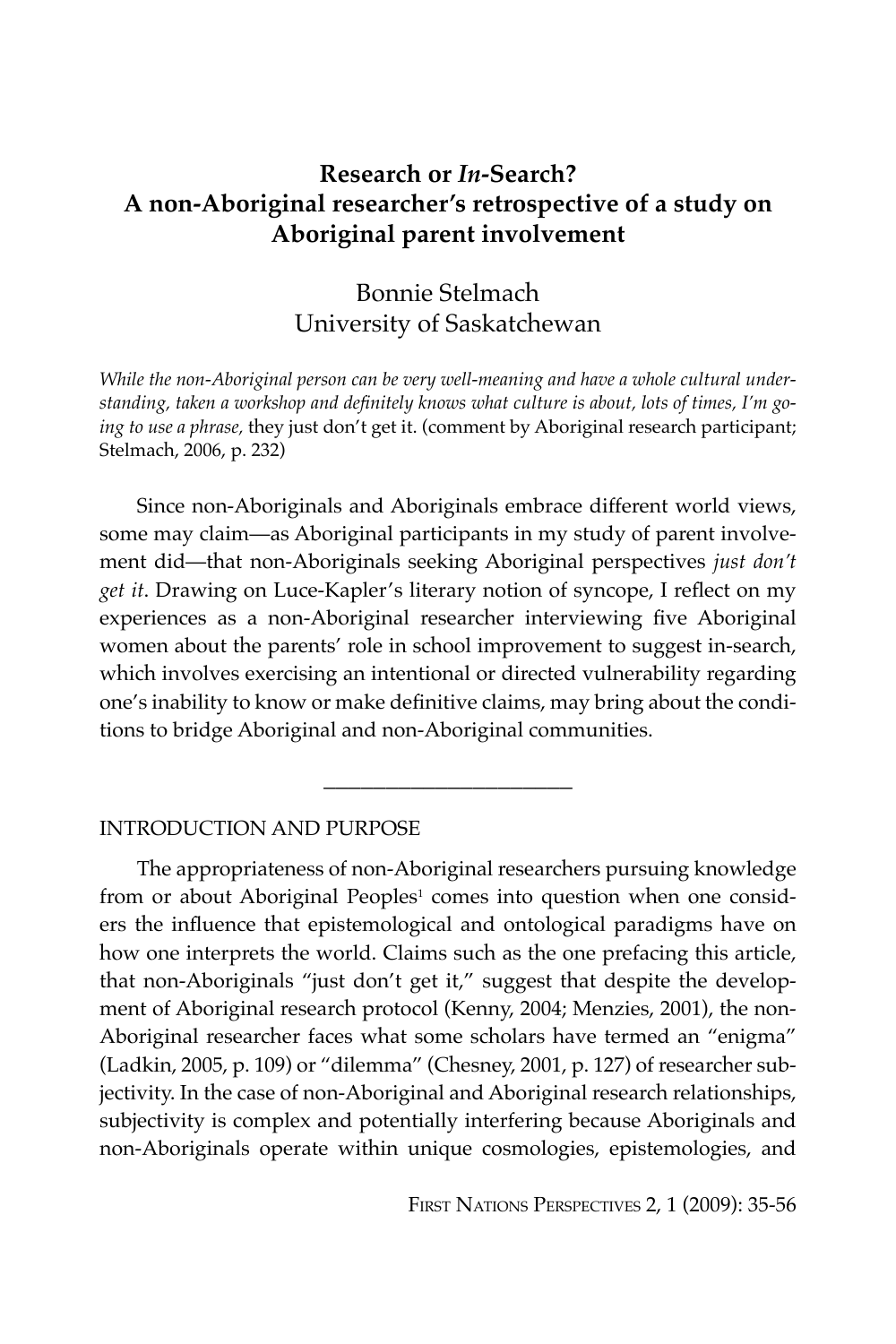ontologies (Stewart-Harawira, 2005). Can anything be gained from non-Aboriginals' research of Aboriginal perspectives?

Drawing on my experiences as a non-Aboriginal researcher interviewing five First Nations, Métis, and Inuit women in a qualitative case study about parent involvement<sup>2</sup> (Stelmach, 2006), I argue that non-Aboriginal researchers may contribute to developing mutually beneficial relationships with these communities if they turn the research focus inward. Specifically, it was important for me to examine my own approaches throughout the research process, including the study design, interview questions, questioning techniques, and responses to participants' comments. Doing this helped me to become aware that my relationships with the research participants and the data indexed my historical and social locatedness, and the epistemological and ontological trappings of my cultural experience. Further, I identified the stronghold of Enlightenment<sup>3</sup> thinking in my Eurocentric upbringing; my belief that one can know objective truths about the world was challenged in my experiences interviewing these five Aboriginal women. I acknowledged my limited understanding of Aboriginal world views, but more significantly, that the source of my limited understanding was the Eurocentric lens through which my world is filtered. I describe the acknowledgement of limited understanding as vulnerability because, as I saw it, I needed to challenge my own assumptions about understanding others. Ironically, I learned, understanding myself was integral to understanding these five Aboriginal women.

The objective of this article is to share what I learned in hindsight: interviewing the Aboriginal women and analyzing their transcripts was a form of "in-search," a meta-examination of myself as a researcher and former school teacher, and the processes undertaken to conduct the study. Reflexivity and self-reflexivity (Steier, 1991) are central to my discussion. My aim is twofold: I raise the possibility that non-Aboriginals can learn from the reflexive *process* of research, which is perhaps more important and preferable than non-Aboriginal researchers claiming *findings* about Aboriginal populations. I also offer what I learned about how Aboriginal parents are positioned in schools, and how Eurocentric posturing, such as my own, contribute to this positioning. Encouraging educators to be self-reflexive is a complementary aim.

The ideas are carried by a river metaphor. My concern in this article with multiplicity and reflexivity drew me to the innumerable, sometimes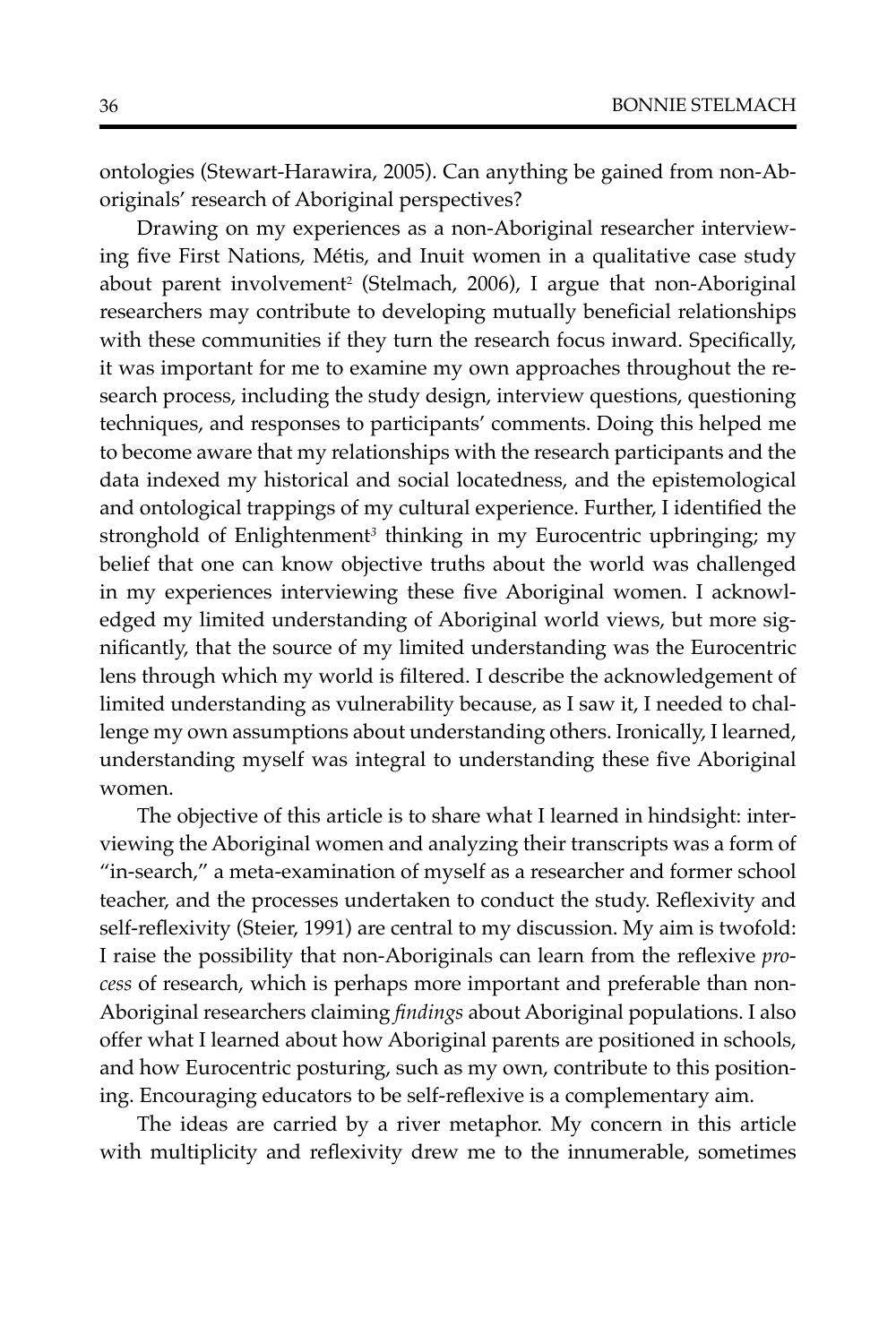paradoxical ways in which water has been understood through time and culture. Water is celebrated and revered across many cultures as the source from which life emerges, as a pure and purifying element, as the liquid spirit of baptism or the exorcising bath of witchcraft (Biedermann, 1994). Water's shifting, fluid nature was for me an appropriate analogy for my experiences of interpreting these five Aboriginal women's responses to my questions about parent involvement. Like the tide that flows forward and sinks back, understanding within my logocentric<sup>4</sup> frame seemed out of my reach. And like so much of river life exists beneath the surface, what I was being taught by these women was submerged in the depths of my own assumptions. Until I let the current of the conversations carry me—embraced what I call intentional or directed vulnerability—I was unaware of being adrift in my Eurocentric research goals. Thus, as water serves to create balance—ecological and physiological—it was a useful way for me to share my research experiences and to offer them as a possibility for how Aboriginal and non-Aboriginal parent experiences can be respected in schools.

### THE RESEARCH STUDY AND "RECIPROCATORS"

The research study which afforded me my "self-reflexive moment" was an exploration of how parents and students defined the role of parents in secondary school improvement in a northern, rural context in a Western Canadian province (Stelmach, 2006). The community in which I conducted my research was surrounded by a number of First Nations Reserves and Métis settlements, some of whose children attended the school where my research was concentrated. As part of my study I interviewed five Aboriginal women. Though these women were not parents in the school where I conducted my research, school or district personnel provided their names to me because of their direct involvement with the school division. Given how these women were embedded in the research, I have come to view them as reciprocators, a term first invoked by Ortega y Gasset (1957), to reflect the co-constructivist nature of qualitative research.

All reciprocators were invited to provide pseudonyms. Dolly (Inuit) and Heidi (Cree) were Elders. Esmé (Métis) and Bibi (Cree) were school trustees. Esmé's children had graduated from the secondary school where I based my research. Marlena (Métis) was a community employee who provided social support to Aboriginal families. The focus of the interviews was to elicit mul-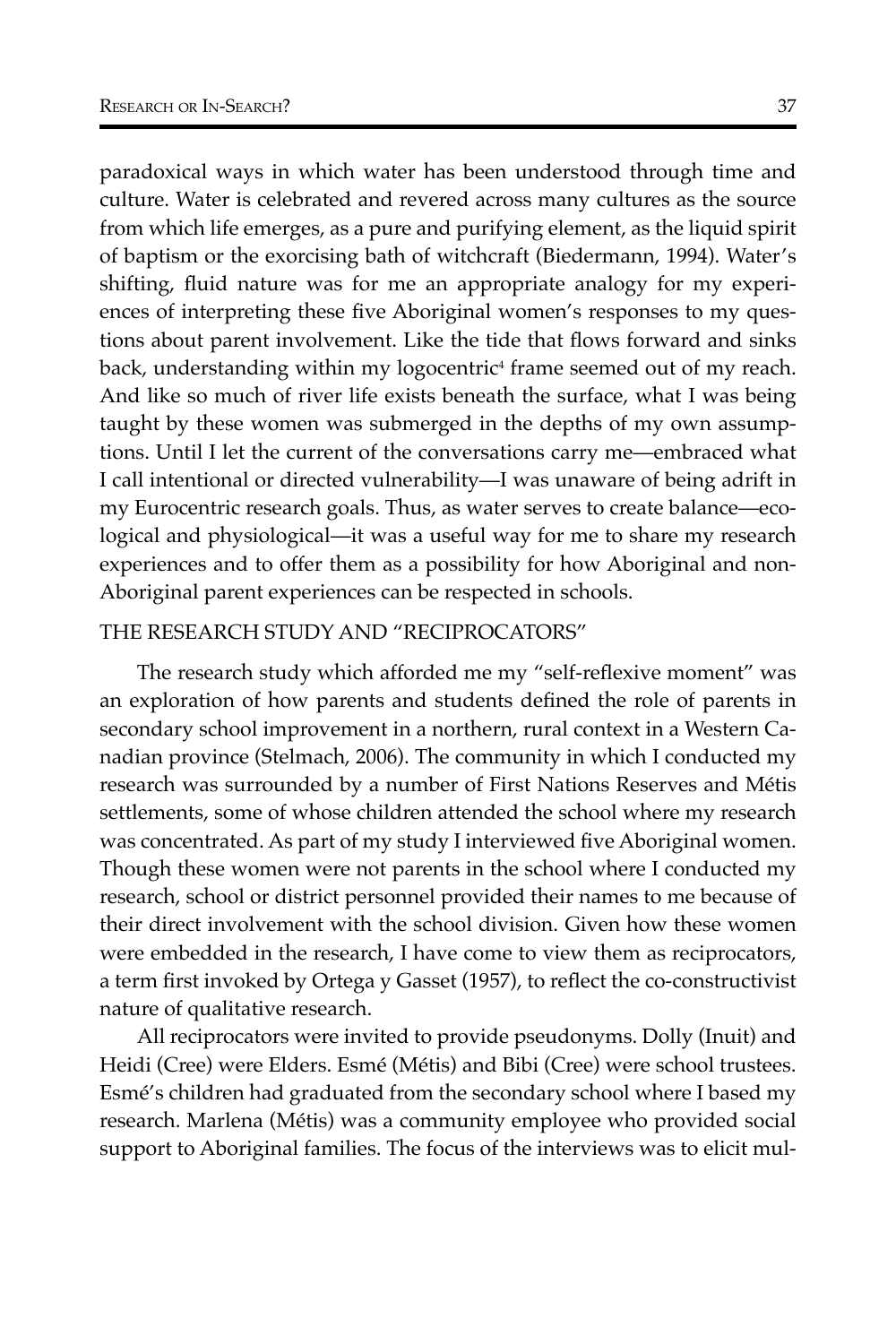ticultural conceptualizations of "parent involvement," and to gain insight into the Aboriginal parental roles in supporting their children's academic achievement.

#### CROSS-CULTURAL RESEARCH

There has been a surge in scholarly interest in improving understanding of cross-cultural contexts in disciplines such as anthropology (Menzies, 2004), criminology (Garland, Spalek, & Chakraborti, 2006), geography (Hodge & Lester, 2006), and medicine (Chesney, 2001; Langhout, 2006), as well as in examining the dynamics of cross-cultural collaborative research teams (Park & Lahman, 2003). Reflection and reflexivity are central concerns in studies of this nature (Ladkin, 2005; Langhout, 2006). An increasing recognition of researchers' power and privilege over those they study (Veroff & DiStefano, 2002) has prompted arguments for researchers to "out [their] presence" (Finlay, 2002, p. 531). Even so, it has not been commonplace for non-Aboriginal scholars to forefront or explore the vulnerability I describe when they write about their research with Aboriginal Peoples.

The notion of researcher presence has particular significance for non-Aboriginal educational researchers interested in learning Aboriginal perspectives about education. A history of colonization combined with what some Indigenous scholars perceive as insidious cognitive imperialism in past and contemporary curricula and school governance (Battiste, 1998) suggests non-Aboriginal researchers must exercise vigilance to conduct respectful and non-colonizing research. While current scholarship on researcher subjectivity offers a mechanism or mindset for conducting cross-cultural research, the autoethnographic sensibility of reflective analysis (Atkinson, 2006) stops short of describing a meta process that might support such cross-cultural research endeavours. Having clearer access to one's assumptions may help a researcher understand how/why she is approaching research with cultures different than hers. Central to my argument is that researchers must do more than "out their presence" to others; researchers must "out themselves" *to themselves* to understand the world view which underpins their actions and assumptions. In other words, self-reflexivity is key, not only in research, but in educational practice as well.

## SELF-REFLEXIVITY

I am inspired by Luce-Kapler's (2003) literary notion of syncope. She used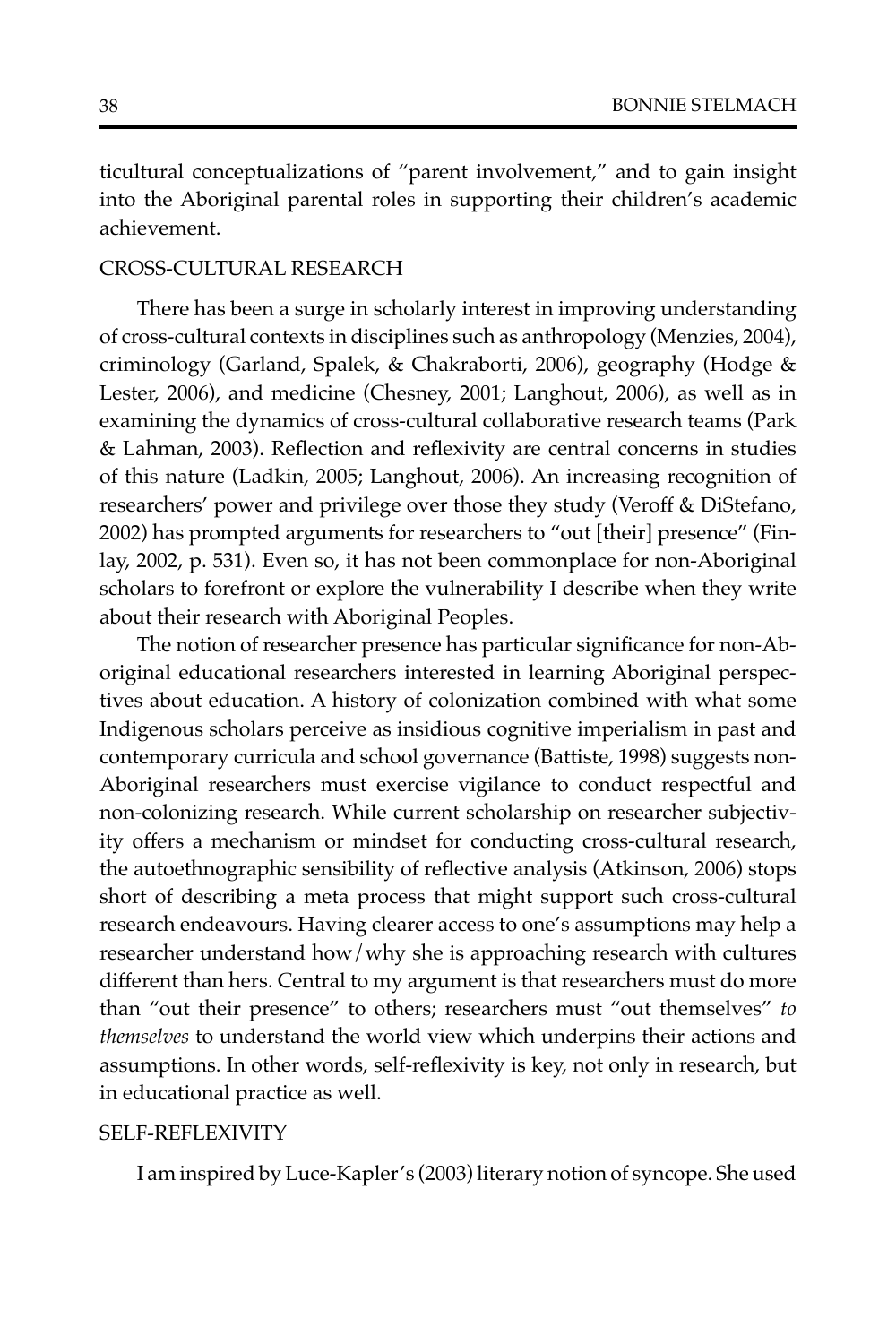this concept to describe poetry as an "interruption" (¶ 9) whereby "attention is drawn to what has previously been in the background" (¶ 8). By definition, research presupposes an object and subject whereby the latter examines and attempts to understand more clearly and fully the former. Though reflection is inherent in educational research and practice, self-reflexivity requires a deeper, more extensive gaze inward at "objects" not typically considered within the parameters of a study (Gergen & Gergen, 1991).

Reflexivity involves "bending back on itself" (Steier, 1991, p. 2). Selfreflexivity is achieved by examining and evaluating how one is locked into oneself, and how one's theoretical and linguistic commitments influence research posturing (Gergen & Gergen, 1991). As Steier (1991) noted, self-reflexivity makes possible the inclusion of self in a research project:

Research becomes a way of unconcealing our own tacit world, including the constraints that we have self-imposed….Our reflexivity thus reveals itself as an awareness of the recognition that we allow ourselves to hear what our subjects are telling us, not by imposing our categories on them, but by trying to see how our categories may not fit. (pp. 7-8)

Luce-Kapler (2003), in describing the arrhythmic flow of poetry as a syncopated interruption, provides a helpful parallel:

The concept of interruption is an important one for we cannot hope to provoke without first getting attention and halting the commonplace and taken-for-granted language…Where the rhythm changes, we find the moment of interpretation and our attention is drawn to what has previously been in the background. (¶ 8)

Significantly, what I learned while interviewing five Aboriginal women was not anticipated. I expected to learn Aboriginal perspectives on parental roles in school improvement; however, during my data collection I realized that as a non-Aboriginal person with limited understanding of Indigenous literature and ways of knowing, I could not "capture" their voices. I realized the need to challenge my Enlightenment assumptions about my ability to know; in other words, to be vulnerable. I turned instead to myself as I began to "see differently and sometimes uncomfortably" (Luce-Kapler, 2003, ¶ 9). My self-reflexive processes were integral to this unanticipated learning, and represented for me the stopping of my "breath…that [left me] wondering before coming to understand" (¶ 9). This stance, I believe, gave me indirect access to new understanding of schools' limited construction of parental roles.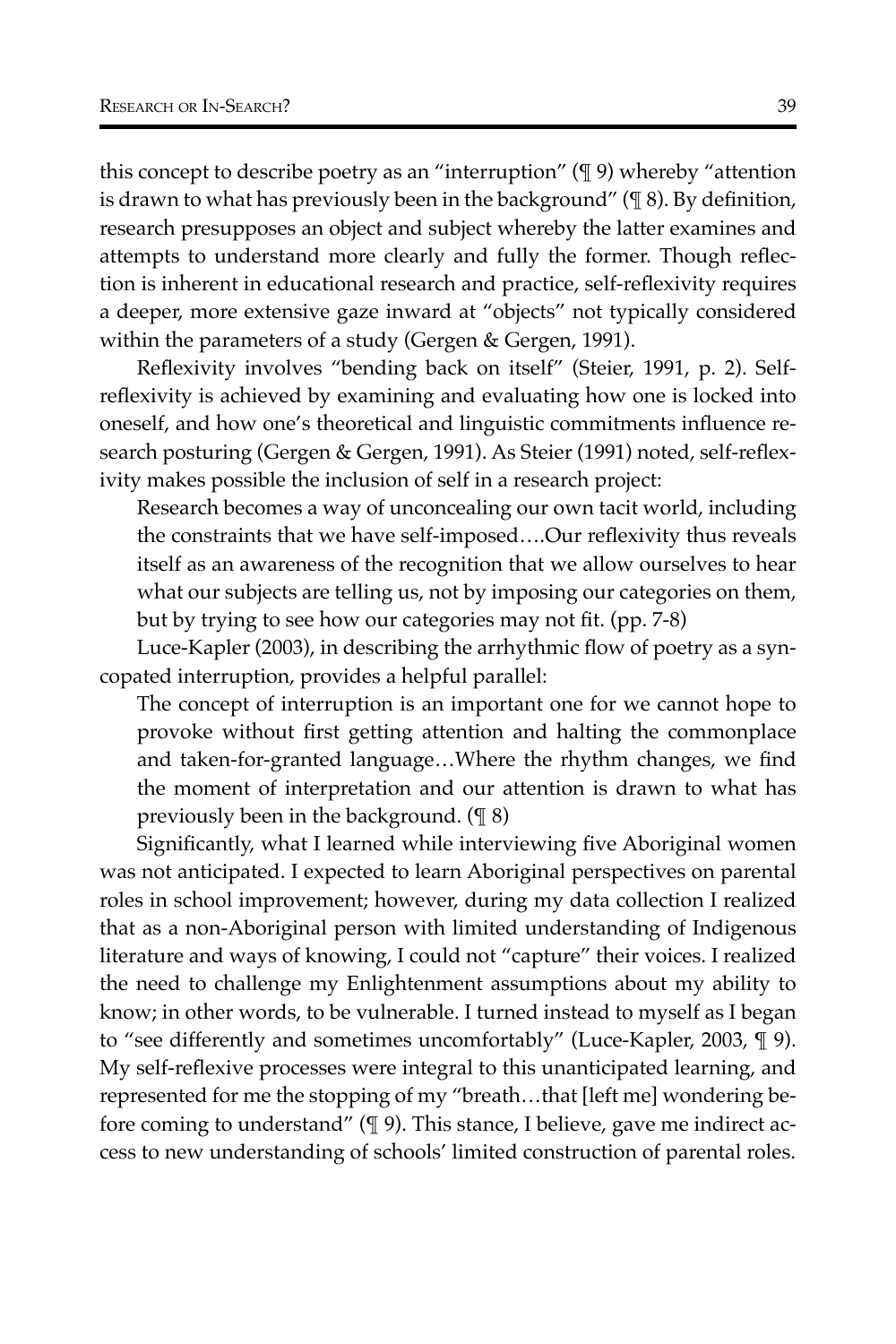The paradox of my attempt to be reflexive is that I could only do so from within the perspective of who I am. In Beeman's (2006) account, my expression comes through the "linear and analytic language of Modwestcult" (p. 13)<sup>5</sup>. Because language is my instrument through which I am trying to articulate what I feel I have learned, I am aware that it at the same time creates a limitation to my understanding, and that it was undoubtedly powerful enough to pull me unconsciously into modes of codification and/or contradiction.

#### STUDY DESIGN: PUSHING THE RIVER

Intellectually I understood the legacy of "forced relocation, systematic discrimination, and expropriation of resources and territory" (Menzies, 2001, p. 23) endured by Aboriginal Peoples, and how this influenced trust. Yet, I naïvely ignored history as a factor in my research. For example, I imposed my time frame on data collection. Part way through my research I extended my on-site data collection period by a month thinking this would be sufficient to achieve my research goals. Assuming my research was a series of time-bound tasks, however, exposed my logocentric tendency to push my agenda in a linear direction and at a heightened pace. I centered myself in the research and thus overlooked the time necessary to build relationships. Given the history of the colonial research gaze (Kenny, 2004; Kowalski, Thurston, Verhoef, & Rutherford, 1996; Menzies, 2001) taking the time to demonstrate my objectives and allowing potential reciprocators the time to assess whether my objectives were honourable was paramount. Further, a study designed with Aboriginal parents more suitably aligns with appropriate research design because it may de-privilege a Eurocentric approach (Kenny, 2004).

My attempts to push the river, so to speak, thwarted, rather than abetted my intentions. I orchestrated the research process and reciprocators through lockstep motions. I initially failed to recognize that understanding could not be produced at will or collected and stored like a commodity. Rather, understanding was tidal—a quick touch upon and retreat from the shores of my mind. I was overwhelmed by waves of insight, then frustrated as what felt like clarity leaked out. Coming to terms with research as a fluid process with which I had to flow was a critical reflection.

I relied on my former role as a teacher in the reciprocators' community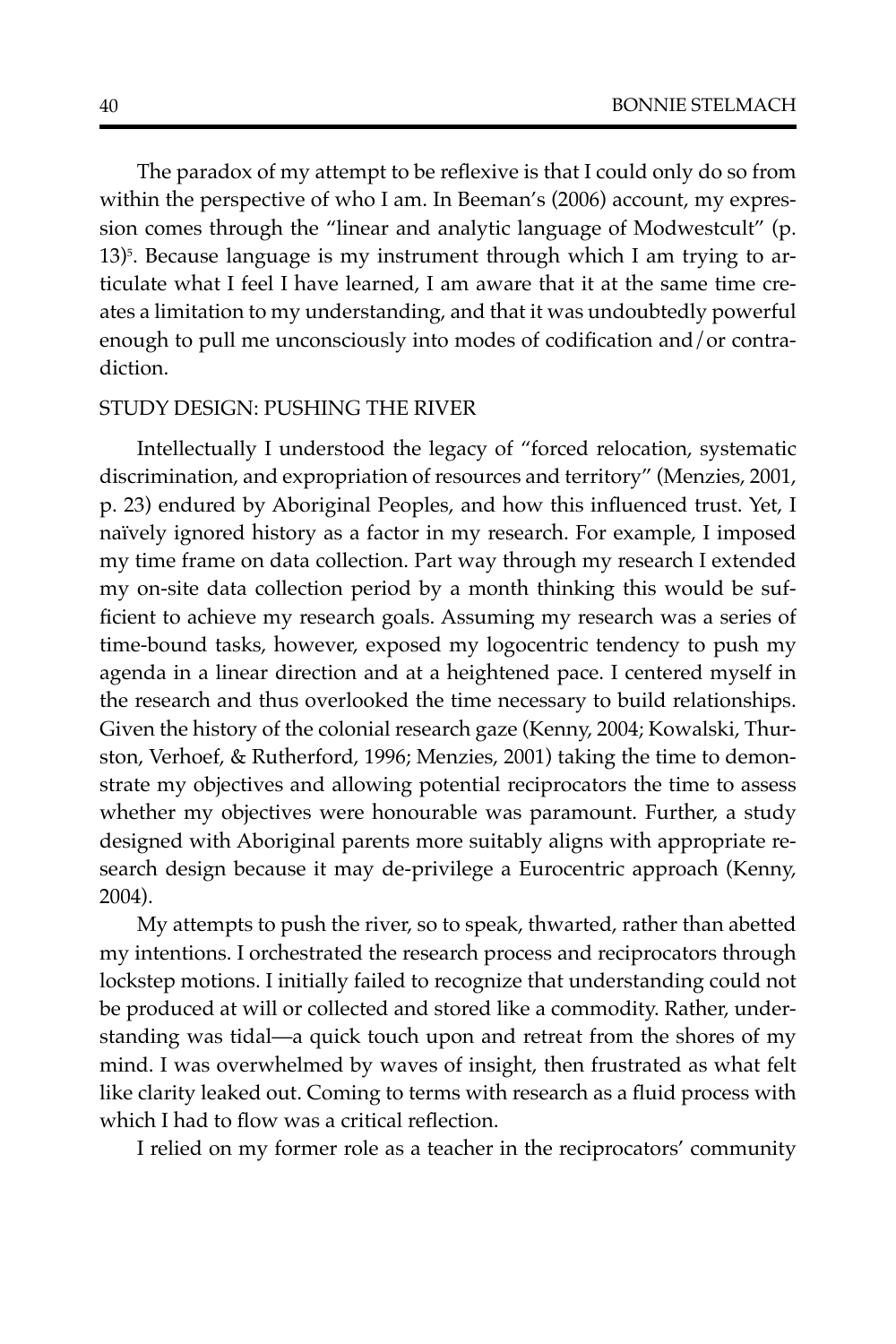to establish familiarity when I telephoned Aboriginal parents to invite them into my study. I assumed that having lived there would put me in their favour. While this may have been effective with non-Aboriginal parents, it sometimes had a contradictory impact on Aboriginal parents. *How* was I familiar to Aboriginal parents? Was my legacy as the teacher who only called home with negative reports? Had I contacted Aboriginal parents at all? Furthermore, did using the telephone as a first contact hinder the development of trust? Kirkness (1998) and Friedel (1999) argued that Aboriginal parents are seldom asked to be part of educational matters regarding their children, and I wondered to what extent conventional school-home communications could explain this oversight. Do educators assume that parents who do not have telephones or do not contact the school are not interested in their children's schools? Upon what criteria are parent representatives chosen for school committees?

My procedure for sampling Aboriginal parents provided some insight into the aforementioned question. Kirkness (1998) emphasized that Aboriginal parents must be part of redesigning an educational system for their children which is based on their traditional worldviews. Further, Friedel (1999) pointed out statistics for Aboriginal children and youth are overwhelmingly connected, and that Aboriginal parents are often blamed for this. For this reason, I interpreted a connection between the clash of Aboriginal and non-Aboriginal worldviews, and the lack of success experienced by Aboriginal students. I felt it was important to include Aboriginal participants who could help me understand their worldviews, and explain the experiences of working with a non-Aboriginal education system. To generate a list of Aboriginal parents I consulted with the district and school personnel. Three that I chose from that list were a Métis parent who declared a mainstream lifestyle, and two European legal guardians of Aboriginal children. These three were highly recommended, but considering that two of them were European and one claimed to be Aboriginal by birth but not lifestyle, I wondered about how the school personnel I consulted perceived Aboriginal representation. More than once when I asked educators to suggest key reciprocators, they suggested parents who frequented the school. Were these parents recommended because they were deemed cooperative? Easy to get in touch with? What did representation mean to these teachers? Perhaps the school did not want me to talk to people who might be critical of the school.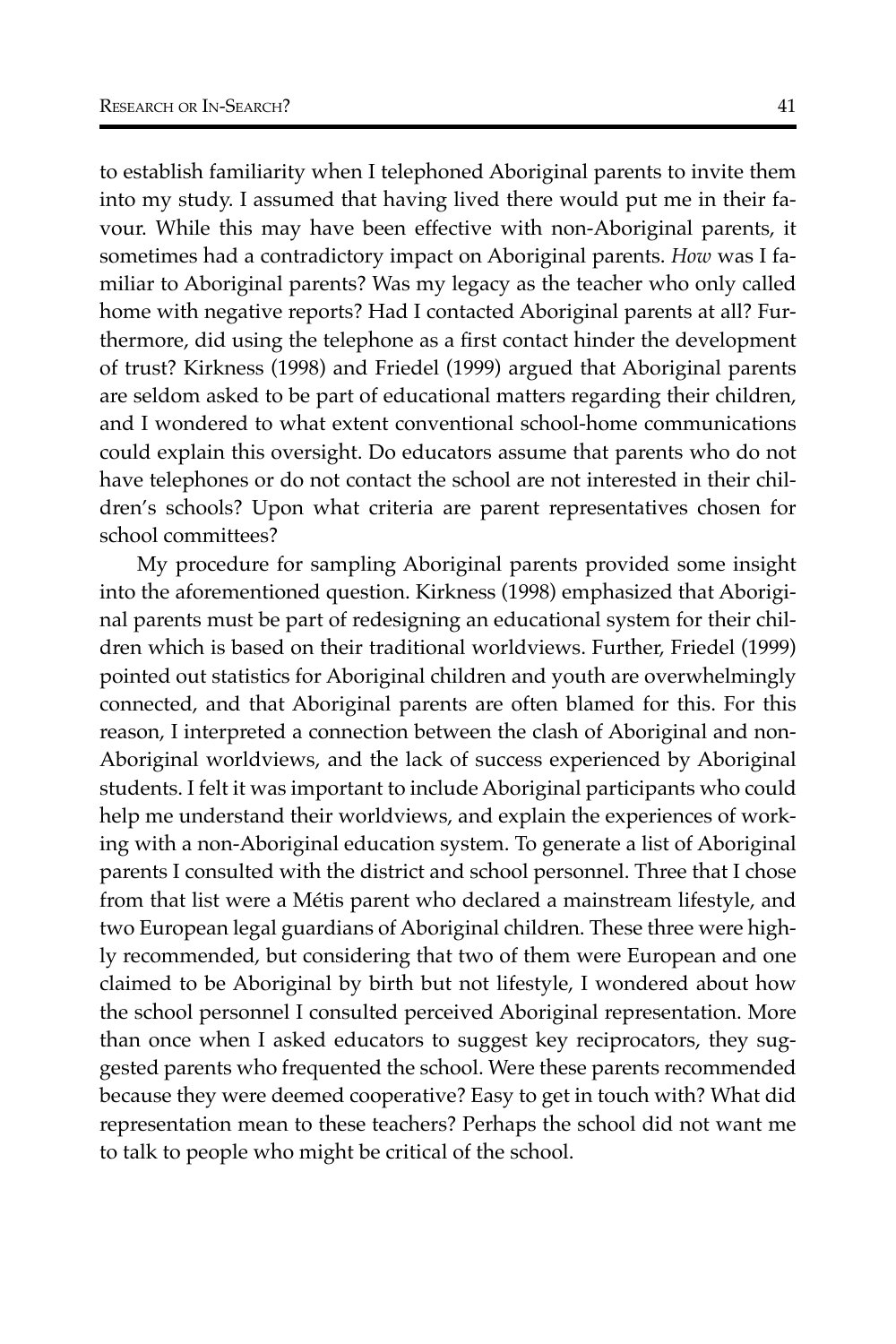While the three parents were informative as parents of Aboriginal children, they could not speak to the issues *as* Aboriginal parents, or as Aboriginal parents who connected with those roots. The Métis woman, for example, told me she "grew up White" and in conversation with her I developed the impression that she did not consider her way of being as Aboriginal. Moreover, they were parents for whom school and teachers appeared approachable, and who reported success when advocating for their children. They did not resemble the profile of the "disconnected" parent others had mentioned, the very perspective I sought.

Esmé problematized the issue of Aboriginal representation in this way: "Oftentimes what happens as Aboriginal people is you're asked to sit on a committee because of what you look like. Not necessarily because of what you know or what you think" (Stelmach, 2006, p. 216). Looking back on my educator experiences as an educator, I assumed that someone who "looked the part" of an Aboriginal could fill committee positions. As Middleton (2003) has noted about Native Americans, however, the term "Aboriginal" only surfaced in response to the need for political unity. One Aboriginal does not speak for all any more than a non-Aboriginal person does. I had not thought before about the prevailing assumption among non-Aboriginal educators and policy makers that Aboriginals are a singular, homogeneous political group. Dolly, for example, articulated her dilemma about participating in the school's cultural activities:

To me, when I first started going to the schools, I felt I shouldn't be the one doing it as an Inuvialuit. It should be the people from here talking to the students and coming into the school about how they lived long ago here. (Stelmach, 2006, p. 217)

Dolly's apprehension about sharing her knowledge suggested Aboriginals do not assume similarity among all Aboriginal Peoples. Esmé pointed out that the "one size fits all" approach to Aboriginal studies is ineffective (Stelmach, 2006, p. 248). Significantly, all five of these Aboriginal women emphasized distinctiveness among Aboriginals and clarified that they spoke only for themselves.

Cultural representation in research is intricately more complex than I assumed in my research design. These five women in my sample represented Vizenor and Lee's (1999) "survivance, the idea of survival and resistance" (p. 79), and some, such as those who had experienced the residential school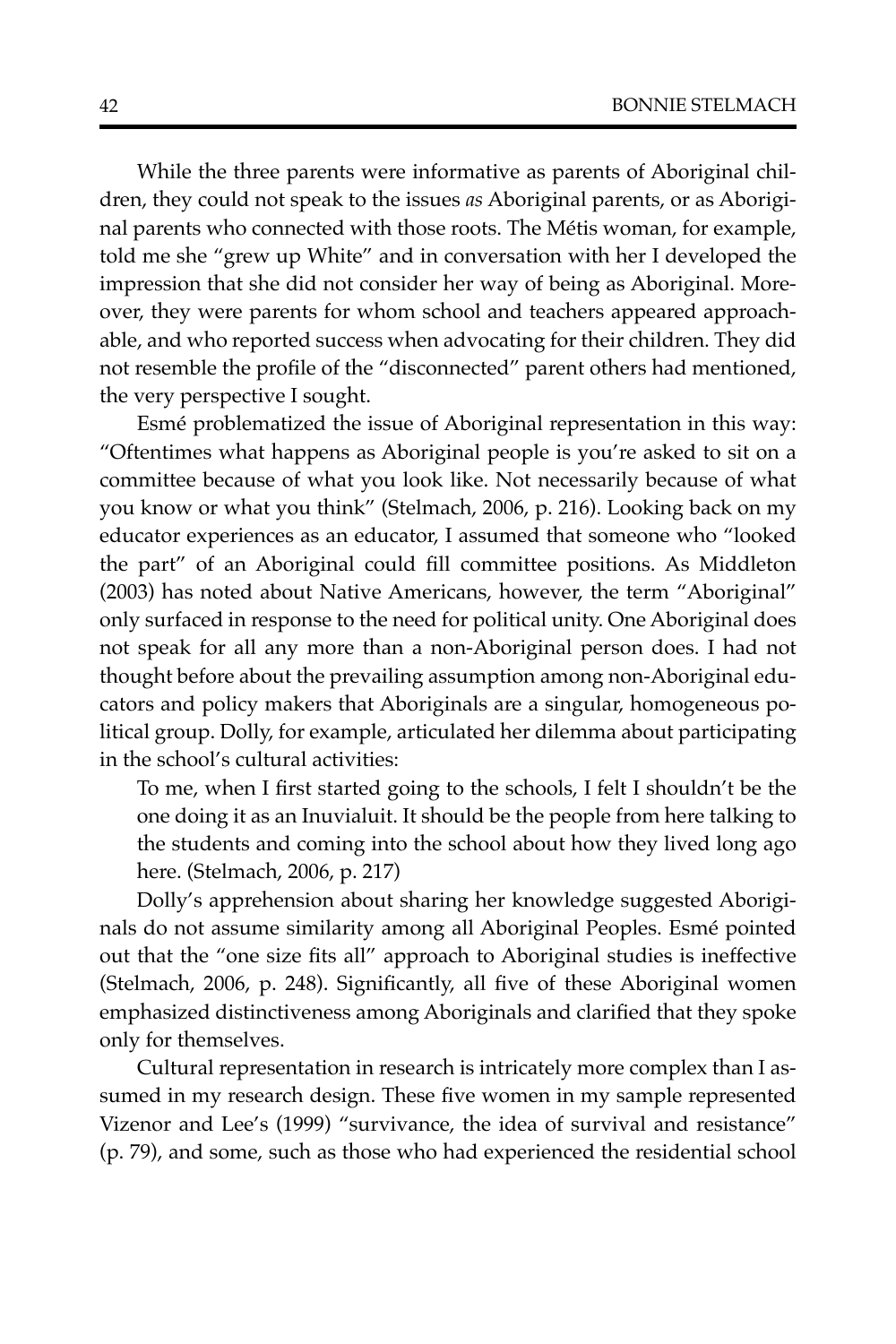system, were able to articulate a matrix of struggle and success. I was aware, however, that I had not designed my study in a way to gain trust from parents whose experience with the school system was predominantly a struggle. To clarify, Marlena laid out some important contrasts between herself and the families she worked with:

Some of [the families] have been around for a long, long time, and I think have gone through every hoop there is—Child Welfare, [Aboriginal family programs]—and it just doesn't work because I don't think they understand where they're coming from. They don't live even as I live. I have my own way of living. They don't live the same way. (Stelmach, 2006, p. 221)

From experience I knew the type of parents Marlena worked with were not "consulted" about education problems or solutions. Marlena further suggested that "a lot of [parents] feel that they're not going to be heard" (Stelmach, 2006, p. 221), emphasizing that parents' lack of confidence led them to believe their children's teachers would not like them, and therefore it was futile for them to engage in school. She debunked common perceptions that Aboriginal people lack initiative:

They don't accept help that easily. They're proud people in a sense. I've had some people say they're pig-headed or stupid. They're not stupid or pig-headed, they just don't know. They're scared. Most agencies come with that stigma that if you deal with them you're going to be involved with Child Welfare—the people that will rule you and run you. And they don't want to be part of it. (Stelmach, 2006, p. 221)

Her assessment of the situation explained for me Aboriginal parents' vulnerability, and indicated what prompted their silence. Her example conjured up a revelation my former colleague shared when an Aboriginal mother admitted at a truancy hearing she did not send her child to school because she could not afford to supply him with lunch. Lawrence-Lightfoot (2003) shared similar examples of parents projecting educationally unsupportive behaviour to mask deeper domestic circumstances. Is it a keen sense of awareness of Eurocentric definitions of "good parenting" that drives Aboriginal people to avoid situations that endanger their independence and family life? This possibility reinforced for me the importance of building time into research projects to understand why some Aboriginal parents remain unasked, and to develop non-threatening research methods that will allow Aboriginals to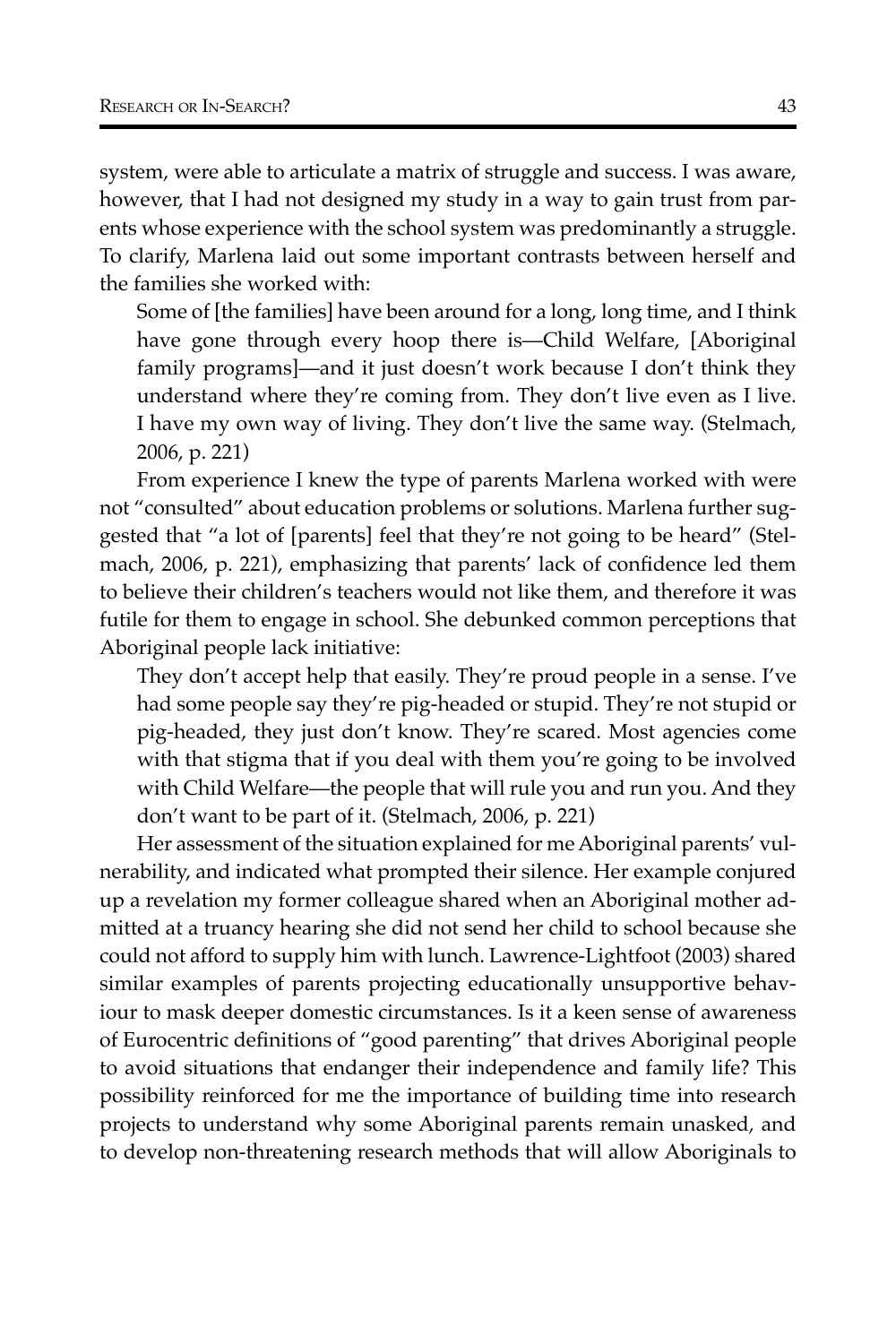speak freely or through other modes of communication. This prompted me to be self-reflexive about my methodological choices and to be vulnerable to my self-interested motivations in the research design.

My research plans took for granted mutual agreement, and only toward the end of my stay at the research location did I realize I was hyper-focused on driving my agenda. For example, I was interested in interviewing a male Elder from the community. Over several telephone conversations he denied receiving the requested information about the study. I interpreted his response as a rejection to my study, a consequence of me forging ahead with a plan that lacked reciprocity: these were *my* questions based on *my* ideas about Aboriginal educational needs. I failed to gain the Elder's trust.

Johnson (1984) and Hutchinson (cited in Kowalsky, Thurston, Verhoef, & Rutherford, 1996) described four stages of entry into a community where cultural sensitivity is critical: stopping, waiting, transition, and entry. The Elder claiming he did not receive my correspondence about the study "stopped" me. I wondered whether I moved through to the entry stage with relative ease with the five Aboriginal women because they were comfortable in both Aboriginal and non-Aboriginal worlds. Furthermore, did I select these women because I had assurance that they would agree to participate?

The presumption of entry into individuals' or communities' lives was my oversight, but also, it is implicit in research protocol such as ethics applications which requests researchers to indicate how reciprocators will be given the opportunity to opt out. The presupposition that ethical obligations become important *after* a participant has given consent is characteristic of non-Aboriginal methods, whereas Indigenous researchers consider the ethical responsibility of research *begins* with designing a research project with Aboriginal Peoples (Kenny, 2004). Respect for Aboriginals' historical and social contexts, world views, philosophies, and values implies that research should grow out of a dialogue with Aboriginal communities (Kenny, 2004; Kowalsky, Thurston, Verhoef, & Rutherford, 1996; Menzies, 2001), but my way as an educator and researcher treated dialogue as an afterthought. I equated the school division's permission to conduct the study with permission to 'enter' into Aboriginals' lives. I now believe it is incumbent upon non-Aboriginal researchers to engage Aboriginals in the decision to embark on a research study to avoid perpetuating the attitude of colonial predecessors. I learned about the fragility of trust, and the way of the water.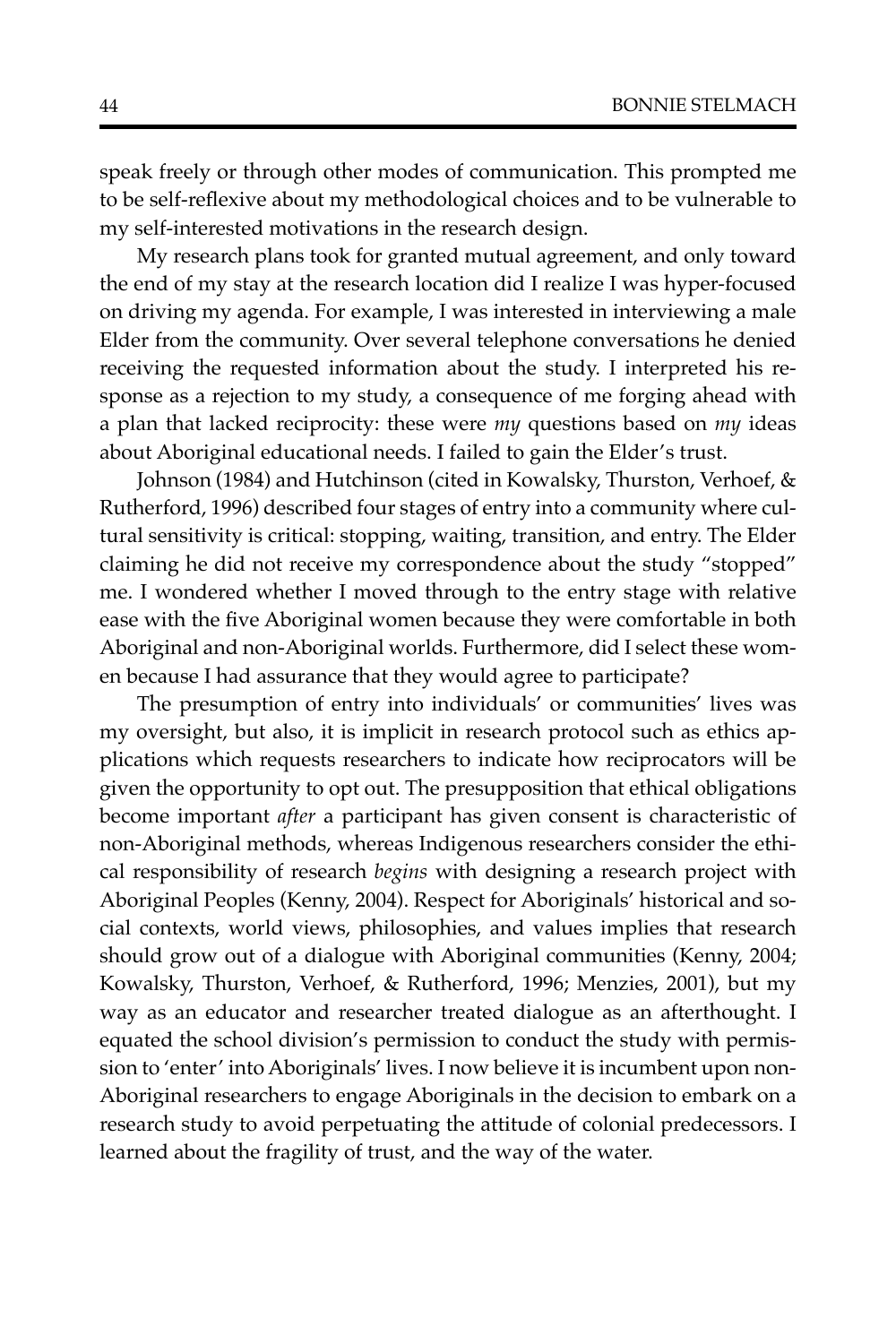In other ways research institutions have systematized inappropriate and presumptuous approaches to research regarding Aboriginal people. Indigenous and other scholars have noted the impediments of the linearity of non-Indigenous research practices (Hampton, 1995; Kenny, 2000; Menzies, 2001). Guidelines make the process clinical, and the assumption that principal investigators own the data violates the Aboriginal belief in knowledge as a co-creation to be shared among the community (Menzies, 2001). I felt this firsthand in this study, particularly with the Elders because I assumed they felt a responsibility as cultural guardians. The seemingly innocuous act of presenting reciprocators with a consent form delivered contrasting affects for me when I interviewed Aboriginal and non-Aboriginal reciprocators. Whereas the ethical preamble served as an ice breaker and a means to ease into the interview act with non-Aboriginals, introducing the documents to Aboriginals felt abrupt, offensive, and inappropriate. Not only did research guidelines interrupt the flow of conversation, but my preoccupation with rules and procedures distracted me from being present to the reciprocators' stories. Consider the following excerpt from my field notes:

I was nervous about asking whether I could tape [Dolly] or get her consent, but when she showed me a book of Elders from a project she worked on, I flipped to a page and serendipitously found that the interviews were taped…and knew that I could ask her to tape the conversation. (Stelmach, 2006, p. 224)

This entry in my field notes illustrated my schizophrenic pose of listening to Dolly while listening to myself. This was due to my concern with the procedural aspects of my research, which speaks to the parameters of my epistemological comfort zone.

How do these experiences relate to educational policy and practice? Educational policy and practice, like research programs, have logocentric tendencies (e.g. linear steps, entrenched time frames and schedules, etc.). Although educators and policy makers may recognize the need to build positive relationships with Aboriginal communities, the focus on quantitative measures to assess initiatives make relationships seem like a perfunctory objective. The river is always being pushed. Furthermore, the schedule of reporting student learning outcomes, which has become a mechanism of public school accountability, embodies postpostivist thinking. Postpositivism assumes truth is objective, measurable, and time-bound (Zammito, 2004). Learning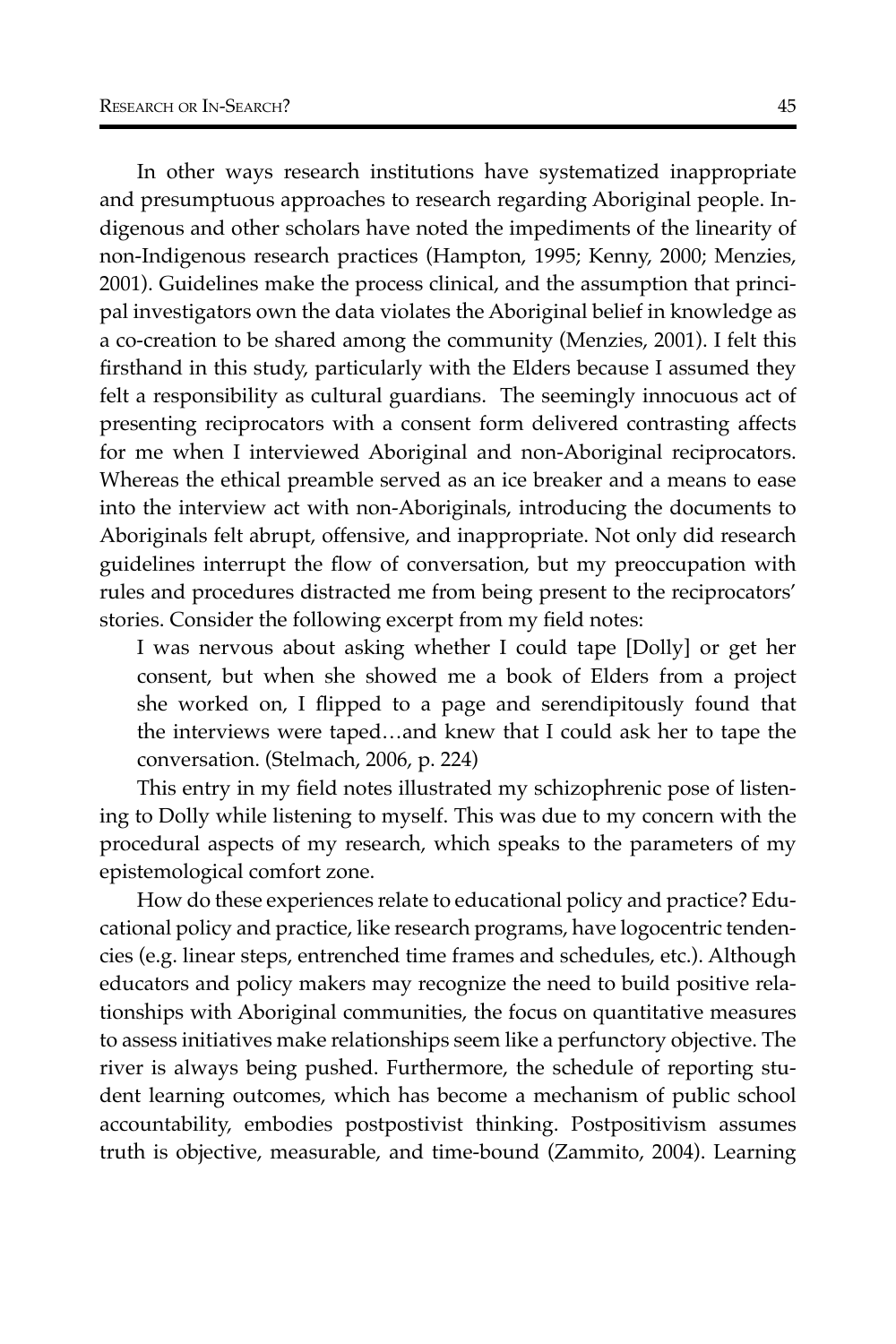must happen by certain dates. To develop relationships with parents, patience is required. But also, relationships are difficult to measure, and are often considered 'soft' outcomes. Thus, the river seems pushed in another way: Parents, while stated as co-responsible for their children's learning, are potentially channeled into pre-scripted behaviour in support of ministerial or educator desires to claim educational excellence as defined by postpositivist, Eurocentric assumptions.

#### WHITE WATER RAPIDS…SAFETY IN MY BOAT?

Through my research I discovered that seeking "safety in my boat" was the Siamese twin of "pushing the river." I sought control over the research process: I wanted to ask the questions and expected the interviewee to provide direct answers. Believing adherence to my interview schedule would lead me to the information I needed to have caused me to completely miss opportunities to explore in depth reciprocators' responses. This was particularly the case with the first interview I conducted with Dolly.

Dolly described the parents' role in their children's learning as follows: They bring them out in the land in the summer time where they're teaching their children to go whaling, fishing, berry picking….[my dad] brought us back out onto the land where we did muskrat trapping with him and my grandmother. (Stelmach, 2006, p. 226)

Missing the relevance of Dolly's answer, I rephrased my question and asked, "What is the parents' job in helping their students become successful?" She replied, "I think they should let them know who they are. Let them be proud of who they are no matter if they are Aboriginal Peoples or not." I was admittedly somewhat disappointed and confused when I left the first interview with Dolly because even though I was fascinated with her stories, I worried that I did not get the answers to my questions. I did not know the significance of the physicality of being "out on the land" experiencing it through one's senses; therefore, I did not connect Aboriginal ecological and experiential ways of knowing (Antone, 2003; Cajete, 2000, 2005; Doige, 2003; Hare, 2003; Jojola, 2004; Kirkness, 1998) and the parents' role. I felt frustrated by these currents that swept up from under me and capsized my plans.

Upon reflection, though it seemed Dolly was meandering around my questions, she *was* answering them, and her recurrent stories about fishing, trapping, whaling, and hunting with her father exemplified meaningful par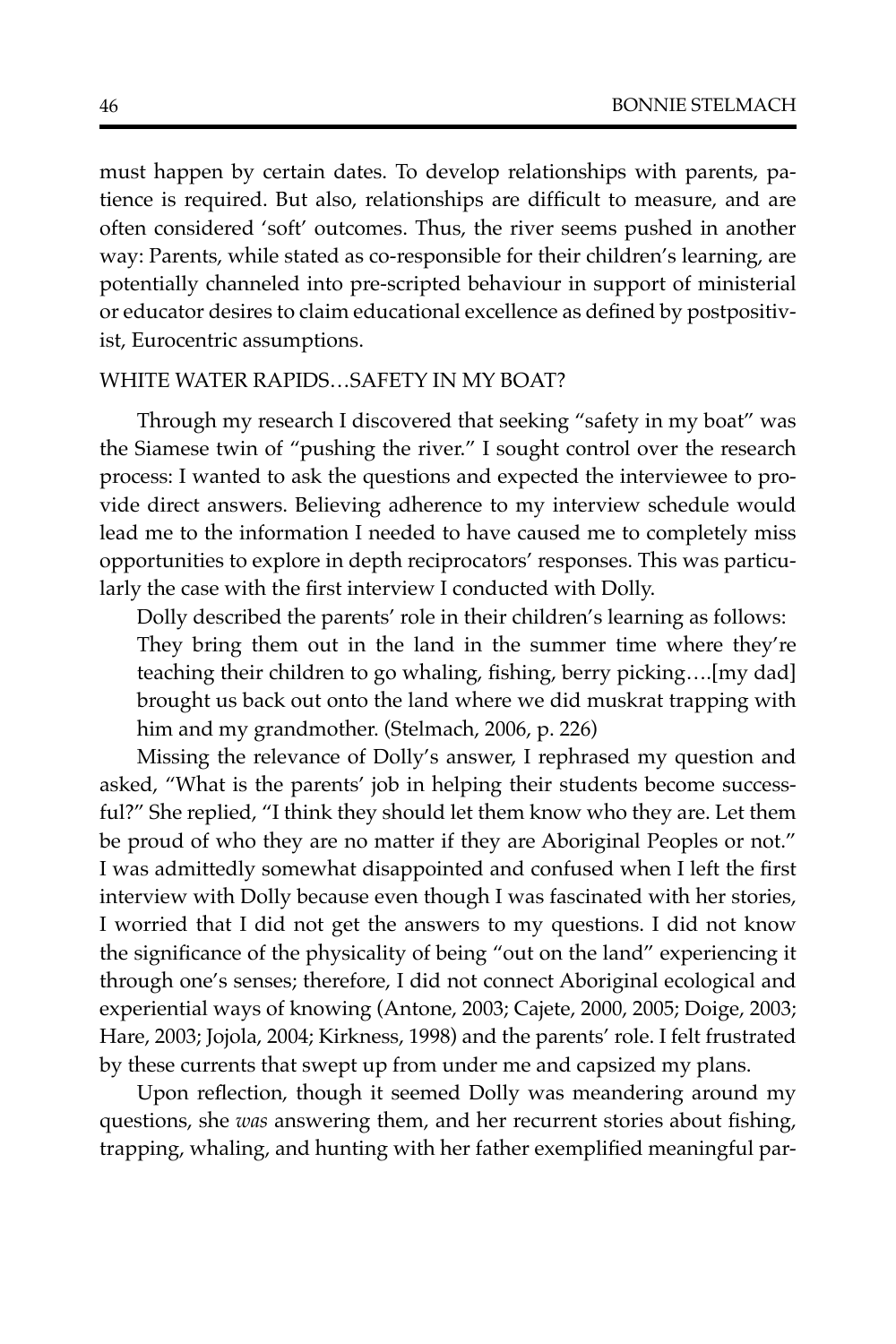ent involvement. I needed to let go of thinking there was *an* answer to my questions that had to do with volunteering or school meetings; I needed to let go of my assumption that I could make the current of conversation flow in my direction. I began to question how I defined parental roles.

Kirkness (1998) made a point about mainstream education that suggested why I could not immediately understand Dolly's recollections about being out on the land with her father as a comment about education and the role of Aboriginal parents. Kirkness postulated, "We are uncomfortable when too much time is spent outdoors learning from the land, because we have been conditioned to believe that education occurs in the classroom" (p. 13). Containment, control, curriculum coverage, and closure characterize European methods of teaching and learning, which differs from Dolly's memories of her education:

When I was growing up I learned from the land. My grandmother and my dad—I was raised up on the land…When you are raised out on the land you learn a lot of things. It's just like an education. (Stelmach, 2006, p. 227)

The formality of Western education stands in stark contrast to the lessons Dolly naturally learned beside her father and grandmother in the outdoors. Her comment, "It's just like an education" is redolent of the cognitive imperialism about which Battiste (1998) writes to describe the validation of Eurocentric foundations of knowledge as the only legitimate way of knowing. I interpreted Dolly's statement as the internalization of the discourse that equates Western schooling with education.

Also, as indicated by her earlier statement, her father taking her out of school during the spring was considered an important part of her education, rather than detraction from it. Perfect attendance, however, is often celebrated as a sign of student success in schools. Schooling is conflated with education, which infringes on the ecological nature of Aboriginal education (Cajete, 1994). Furthermore, Bibi and Heidi confirmed what I had read about the importance of family and community. "The first thing [responsibility] is the home, second is the school," Heidi said. Therefore, Aboriginals' absence from school, perceived by educators as truancy, reflects the Aboriginal priority of family and community (Wilson & Napoleon, 1998). In our education system, chronically absent students are often seen as having 'bad' parents.

As my interviews with these Aboriginal women progressed, I became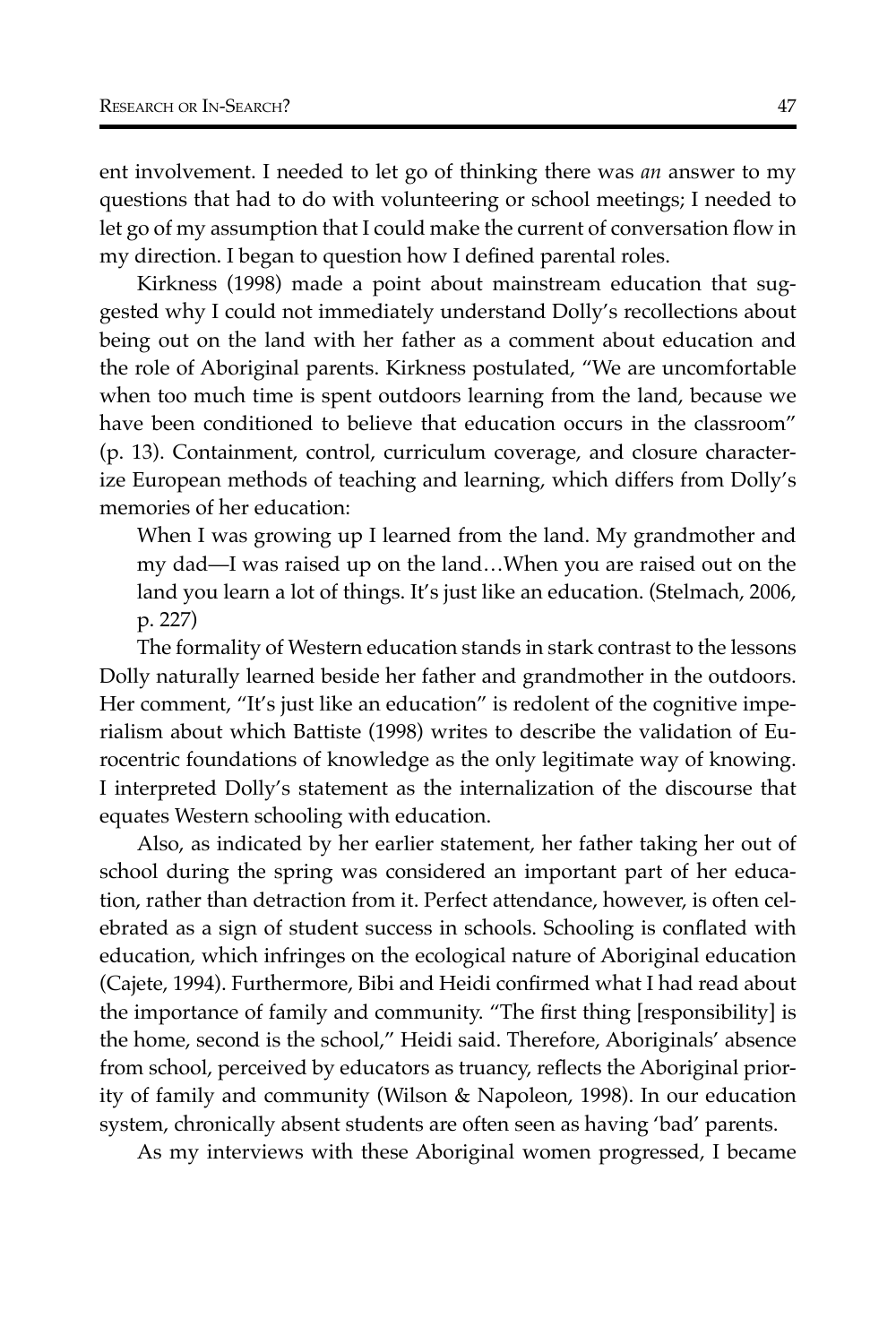more reflexive during my observations at the school. Kirkness' (1998) distinctions between Aboriginal and mainstream educational methods became clearer to me. My experience in a class called Northern Cultures<sup>6</sup> was eyeopening. When I began my data collection an Aboriginal teacher was instructing the class, and I recorded the following field notes about my observations:

At the beginning, the students attempt to form a circle....The students definitely understand the procedures and seemed to respect it. I find it ironic that they will hold each other and themselves in line and wait for their turn to talk, but they won't conduct themselves in that way once the talking circle moment has ended.

I was interested in how the lesson emerged from a talking circle. The students were self-disciplined and collegial. When the talking circle disbanded, however, students chatted out of order and I felt disharmony in the room. This experience encouraged me to think about how the talking circle invoked respect, and whether/how this teaching method considers a different mode of *being* (Beeman, 2006).

When I returned to the school in the following school year and asked to observe the same course, the new non-Aboriginal teacher hesitated because he thought they might be out on a field trip. My field note recordings indicated a transformation in my thinking:

It was funny that when I asked him (the teacher) if I could observe a class that he said he had to think about it because sometimes they are out of the classroom going on hikes looking at medicinal plants, as if I thought education only really happened in the classroom.

My reflections resonated with Kirkness's (1998) description of mainstream education as formally organized, specially designed, and as a confined space and activity. The second experience in the class was comparatively different, for there was no talking circle, and the authoritative stance of the adult was made clear by the physical arrangement of the classroom and the location of the teacher when he addressed the students. This suggested a philosophical difference between Aboriginal and non-Aboriginal teaching; whereas, the talking circle seemed to facilitate a sense of equality among learners, I automatically fell into an evaluative position in the conventional setting. I was comfortable with surveillance and began to see that correction is a critical part of Western education compared to Aboriginal traditions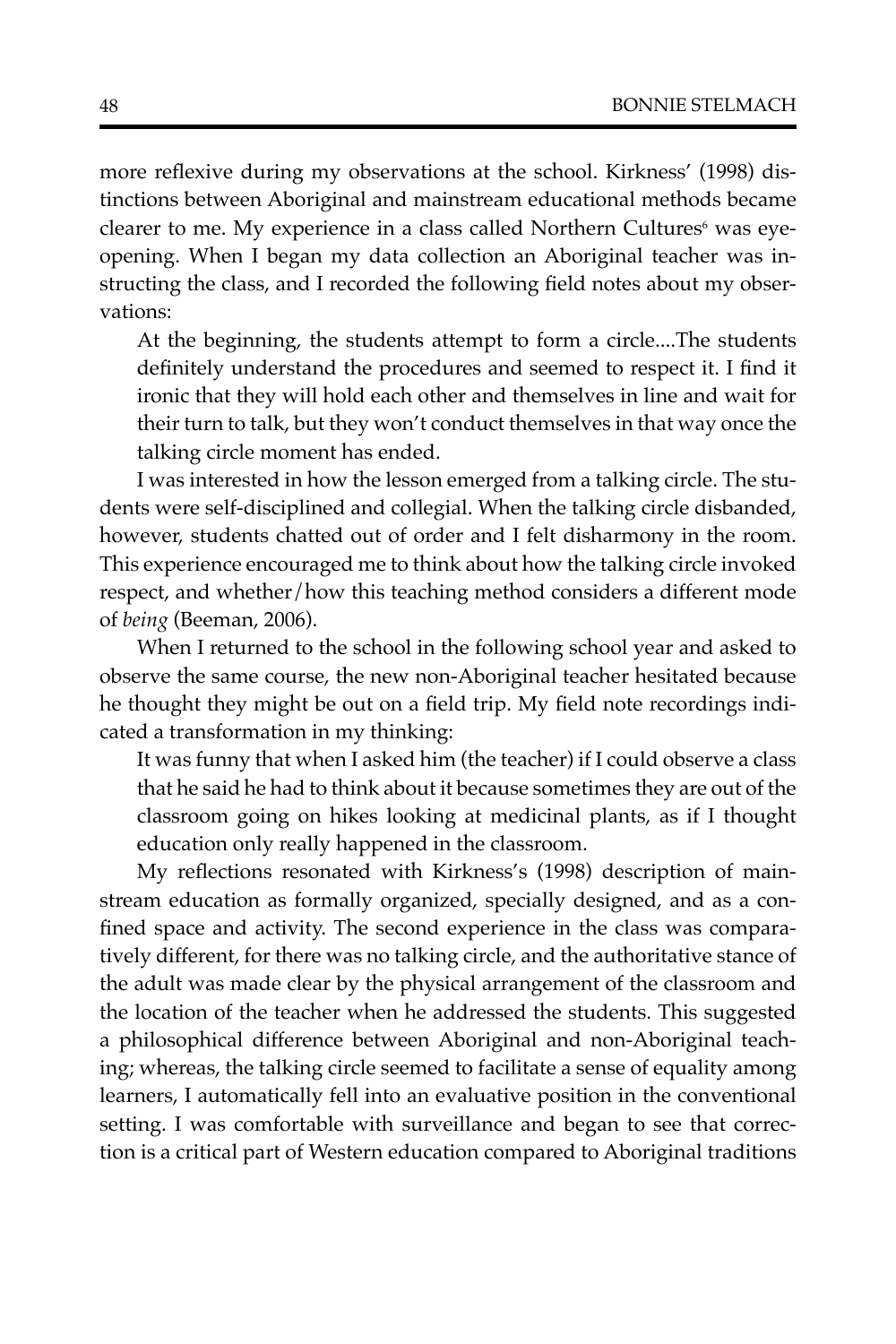that "never seek to force their understanding on [others]" (Hester, 2004, p. 187).

The connection between these incidents and my initial frustrations interviewing Dolly was my educator background and Eurocentric inclinations. I recognized myself the second time around in the Northern Cultures; the student-teacher dichotomy, the linear arrangement of the desks, and the separation of "fun" from "serious" learning resembled my own classrooms and epitomized an adherence to the Eurocentric principles of authority, didacticism, and hierarchy (Calliou, 1998; Battiste, 1998). Eurocentric organization was my approach to a research experience that felt tumultuous. I valued order and hierarchy; thus, I felt I should lead and Dolly should follow. Is this the arrangement that educators and policy makers expect for their relationships with Aboriginal parents? The significance of not knowing what guides educators' practices lies in the unquestioning way Aboriginal parents are asked to contribute to educational goals that privilege one definition of education. When policy makers pledge to consult with Aboriginal communities from whose epistemology does the conversation emerge and grow?

#### IN THE WAKE OF RESEARCH

In turning a self-reflexive eye on my experiences researching Aboriginal perspectives on parental roles in school improvement, I "call[ed] into question what [I] have believed" (Luce-Kapler, 2003, ¶ 24) about research and Aboriginal perspectives. My research experience alerted me to the way my Western values and socio-historical positioning have shaped the epistemological, ontological, and cosmological paradigm that has become my subjectivity and serves as my point of reference in all my human and natural interactions. I steered the research process in directions I assumed it should go, and believed there was a clearly defined destination.

Three key reflections surfaced from my research. First, my intent to "capture" Aboriginal perspectives objectified Indigenous ways of knowing. The objectification resulted in my basing Aboriginal parents' participation on hegemonic expectations emerging from White, middle class constructs of school (Pushor & Murphy, 2004). Parents who behaved differently were automatically framed as problematic. Such assumptions mislead non-Aboriginal educators/researchers like me into searching for ways to "fit" Aboriginal culture into existing practices.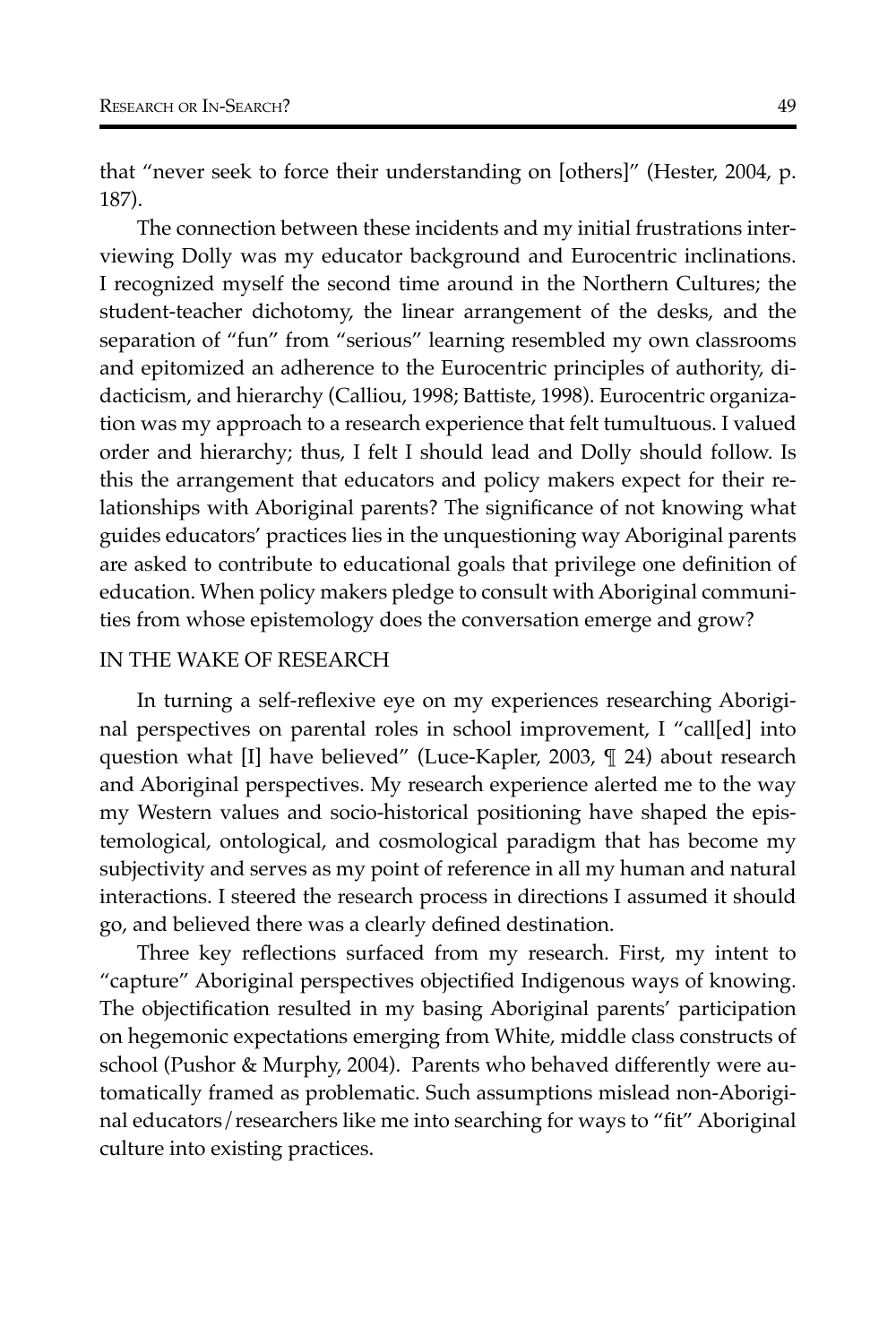Heidi helped me to realize the importance of embracing one's own history, circumstances, limitations, and potential. She felt it was inappropriate to assume Aboriginals and non-Aboriginals could cross over into each other's world views; rather, she emphasized knowledge and appreciation of self:

Once you are an Aboriginal person you can never be anything else. That was given to you. And you in Western society as a White person, that is your own gift. That's what you are. You could never be an Aboriginal person. The same as I could never be you. But we could work together.

(Stelmach, 2006, p. 232)

Heidi spoke to the notion of confluence. She clarified for me, "It's not necessarily to have to change that curriculum; it's just to add onto it." When Aboriginal parents said they wanted their children to learn about culture, it did not mean they discounted conventional school offerings. What Aboriginal children and parents have to do to be successful is "walk in both worlds." In other words, the notion of confluence does not mean one perspective is deemed better, but rather, there is recognition that both have value. My assumption that I could understand fully Aboriginals' perspectives and experiences, and in return, help them understand what is needed to improve education, stemmed from my thinking of Aboriginal educational issues as "problem" and "solution." The potential contrast between Aboriginal world views and the non-Aboriginal structure of many schools influences students' and parents' experiences in a way a non-Aboriginal cannot comprehend. A productive dialogue, I now understand, can only come about if I and other non-Aboriginals see the differences as integrated parts in a productive dialogue.

Bringing Aboriginal and non-Aboriginal conversations together implies the concept of balance. As Zwicky (1992) aptly suggests, "To balance is not to oppose" (p. 372). But how can non-Aboriginal educators and policy makers build understanding from within an education system that is founded upon Western notions of teachers as experts? What conditions will encourage non-Aboriginal educators to question an educational system that conforms to their epistemological and ontological beliefs? I was not able to amplify the voices of Aboriginal parents from the school, nor was I able to comprehend their silence and absence. Was disengagement a resignation to feeling subjugated by an institution that denied diverse world views? Or was their silence a potent statement against an established mainstream perspective of educa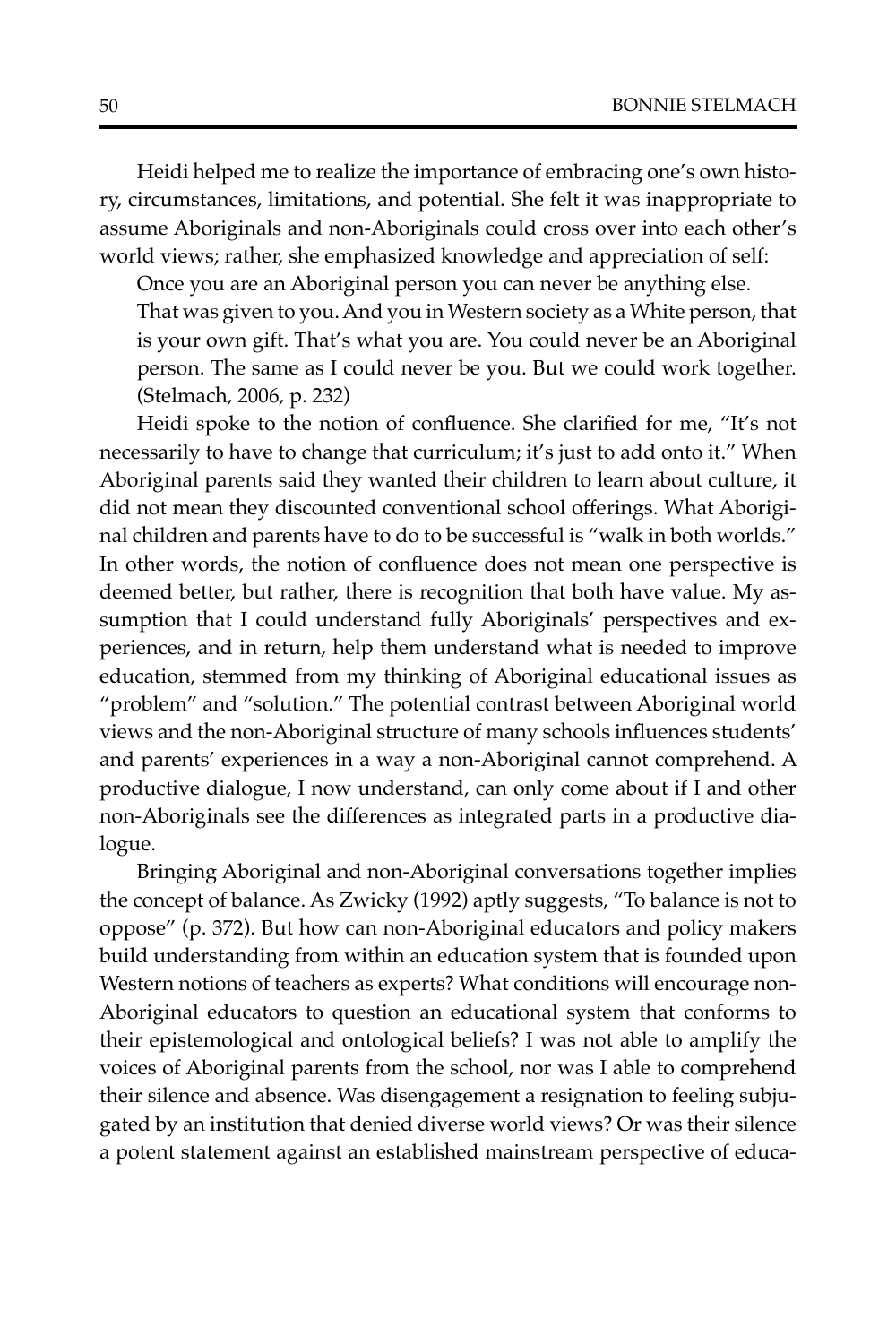tion? These questions deserve more thought.

Second, I initially subscribed to a dichotomization of White as mainstream and Aboriginal as non-mainstream; however, this framework holds more potential to drive cultures apart than to invite them into conversation. The need to celebrate multicultural parent involvement and confront takenfor-granted practices is increasingly considered in the literature (González, Moll, & Amanti, 2005; López & Vázquez, 2005; Pushor & Murphy, 2004; Pushor & Ruitenberg, 2005). But because the literature on Aboriginal education tends to emphasize how Aboriginals are not like non-Aboriginals, little has been written to demystify the process of bridging these two perspectives. The significance of my research for me has been the clarification that Aboriginals and non-Aboriginals bring unique gifts to the table, but what conditions will encourage both groups to view their perspectives as complementary and workable within a system perceived as privileging non-Aboriginal ways remains challenging. Thus, a challenge for research is to identify practices that allow uniqueness to flow toward a confluence. Lengthy preoccupation with how alternative positions flow against a mainstream has not resulted in strategies that can be employed in schools. Unless new attitudes toward difference are developed, Aboriginal educational issues will be anchored in the doldrums. "We can work together," said Heidi, an Elder. But what is necessary for mainstream to become multi-stream? How we can learn from each other continues to be a compelling question.

Finally, my own cultural perspectives limit my ability to understand Aboriginal perspectives, which emphasized an important interpretive turn: rather than try to understand the other, I appreciated the need to first understand myself. Instead of thinking I must have "the answer" to Aboriginal parent involvement, I admitted I did not and could not know. The methodological implication is that non-Aboriginal researchers who adopt what I call intentional or directed vulnerability may create the necessary space for building positive relationships with Aboriginal Peoples based on curiosity about ourselves and each other. Assuming we must learn about ourselves may be more fruitful than assuming we have an ability to know others. How comfortable are educators or policy makers with questioning their assumptions? How well do we train teacher candidates to "not know?" I think more room should be made in policy circles and teacher preparation programs for discussion about intentional or directed vulnerability as practiced through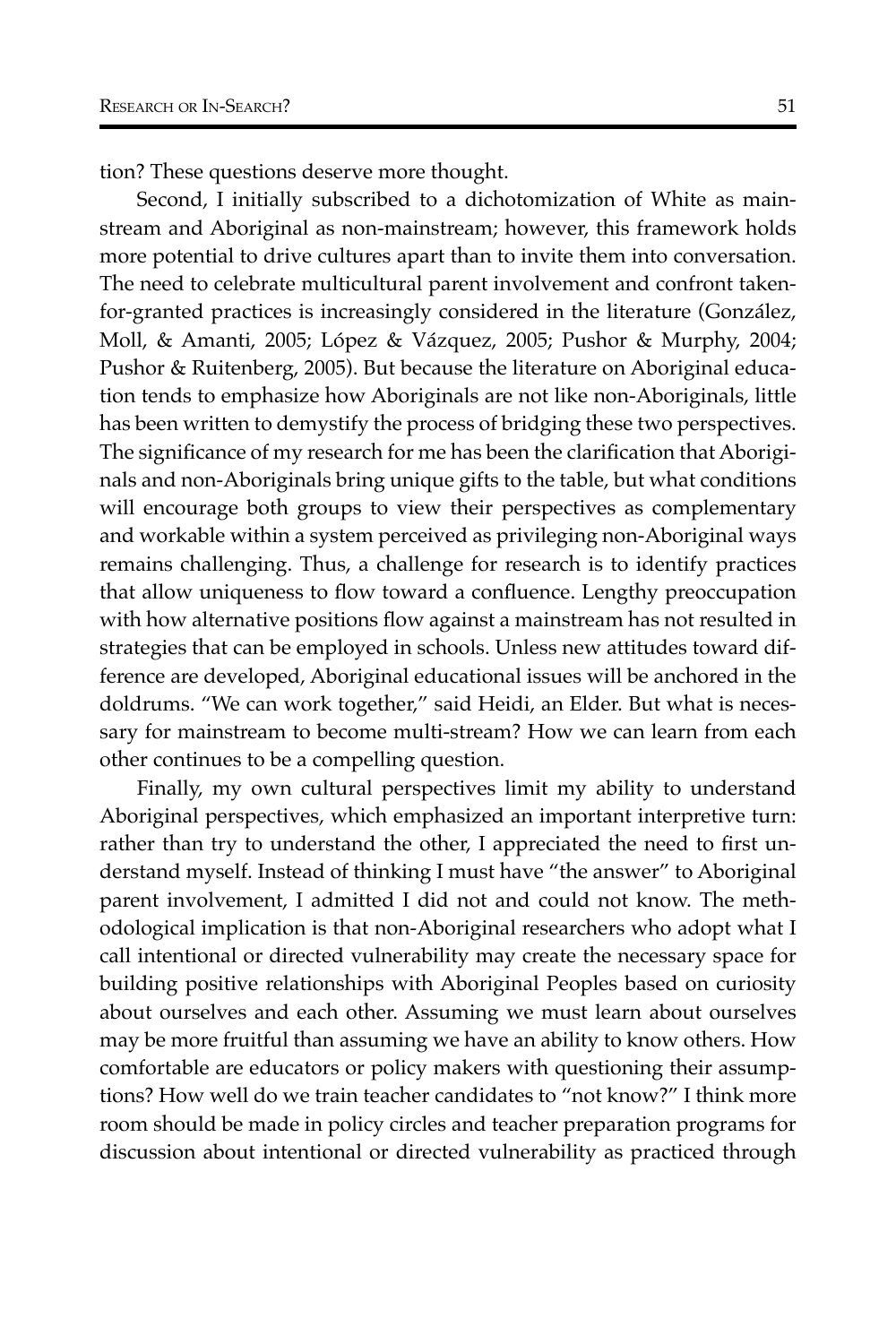reflexivity and self-reflexivity, as well as in research arenas where cross-cultural research occurs. In-search must be a focus. Can such an approach help non-Aboriginal researchers *get it*?

## **NOTES**

- 1 I use the collective term *Aboriginal* to refer to First Nations, Métis, and Inuit Peoples because the participants in this study invoked this term. I acknowledge this choice might be contested.
- 2 The term *parent involvement* generically describes all those in care of children, recognizing that among many Aboriginal groups, parenting of children is a community responsibility.
- 3 Martin (1994) defines Enlightenment in the following way: "A cultural and philosophical movement of the seventeenth and eighteenth centuries. Its chief features were a belief in rationality and scientific method, and a tendency to reject traditional religion and other traditions" (p. 81).
- 4 The root of logocentric, logos, translated from Greek means "'speech,' 'thought,' 'reason,' 'word,' 'meaning,' 'statement,' 'explanation'" (Martin, 1994, p. 141). As Martin notes, the term has been used in various ways, but central to its meaning is the "principle of rationality or law that some philosophers think is responsible for the way the universe works" (p. 141).
- 5 Beeman suggests a mode of being called "attentive receptivity" (p. 7) that involves a "meander-knowing" (p. 7), which is set apart from being enacted in Modwestcult by embracing intuition and experience as a state of being in which a different form of knowing occurs.
- 6 The course name is a pseudonym to protect the anonymity of the school where the research was conducted. The pseudonym reflects the content of the course.

### REFERENCES

- Antone, E.M. (2003). The changing face of Aboriginal education in rural and northern Canada. *Education Canada*, *43*(3), 25-27.
- Atkinson, P. (2006). Rescuing autoethnography. *Journal of Contemporary Ethnography, 35*(4), 400-404.
- Battiste, M. (1998). Enabling the autumn seed: Toward a decolonized approach to aboriginal knowledge, language, and education. *Canadian Journal of Native Education, 22*(1), 16-27.
- Beeman, C.D. (2006). *Another way of knowing and being: Opening attentive receptivity and meander-knowing through reading Spinoza and Heidegger in the company of Elders*. Unpublished doctoral dissertation, Queen's University, Kingston.
- Biedermann, H. (1994). *Dictionary of symbolism: Cultural icons & the meanings behind them* (J. Hulbert, Trans.). New York: Meridian.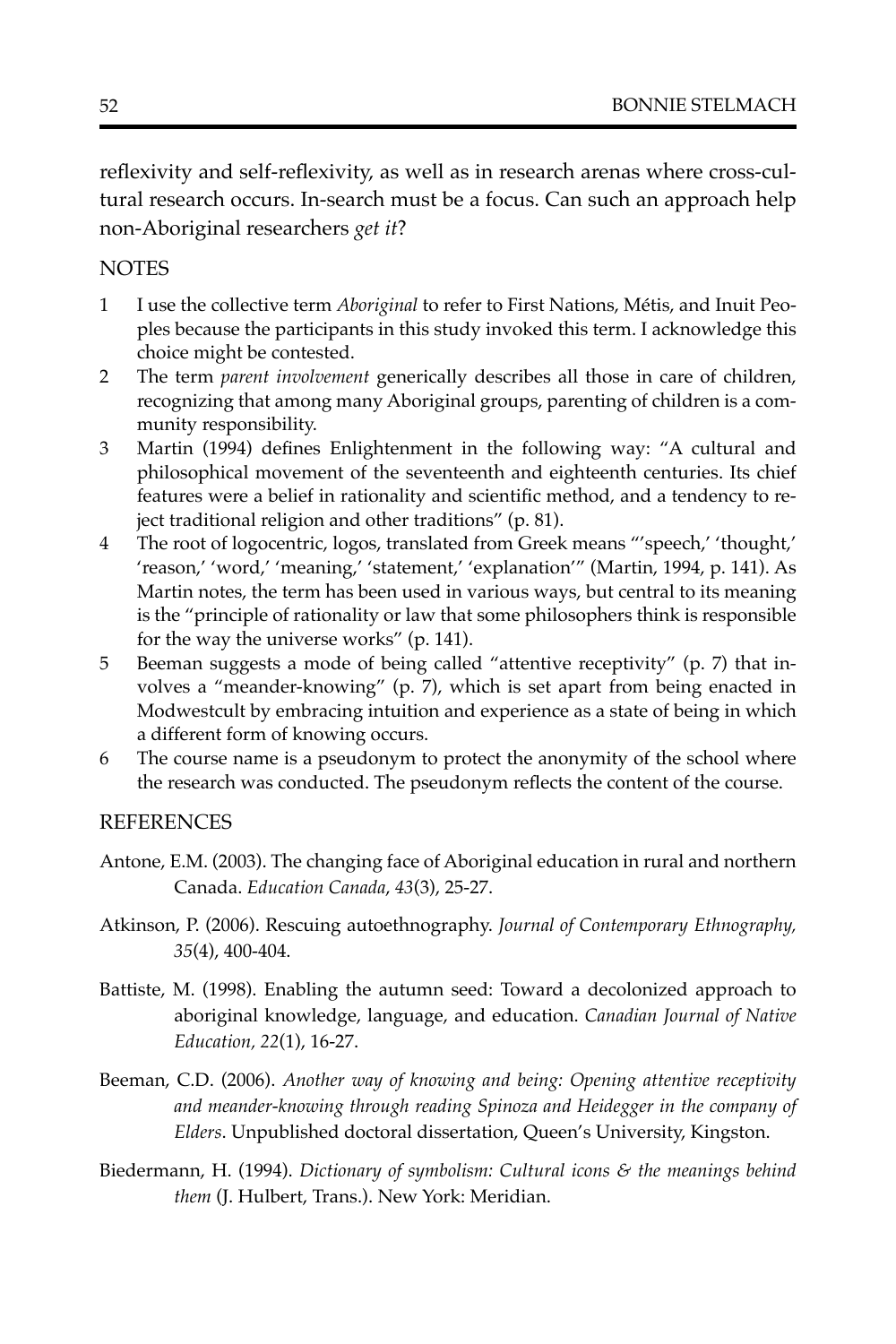- Cajete, G.A. (1994). *Look to the mountain: An ecology of Indigenous education*. Durango, CO: Kivakí Press.
- Cajete, G.A. (2000). *Native science: Natural laws of interdependence*. Santa Fe, NM: Clear Light Publishers.
- Cajete, G.A. (2005). American Indian epistemologies. *New Directions for Student Services*, *109*, 69-78.
- Calliou, S. (1998). Us/them, me/you: Who? (re)thinking the binary of first nations and non-first nations. *Canadian Journal of Native Education, 22*(1), 28-52.
- Chesney, M. (2001). Dilemmas of self in the method. *Qualitative Health Research, 11*(1), 127-135.
- Doige, C.L.A. (2003). A missing link: Between traditional aboriginal education and the western system of education. *Canadian Journal of Native Education, 27*(2), 144-160.
- Finlay, L. (2002). "Outing" the researcher: The provenance, process, and practice of reflexivity. *Qualitative Health Research, 12*(4), 531-545.
- Friedel, T.L. (1999). The role of Aboriginal parents in public education: Barriers to change in an urban setting. *Canadian Journal of Native Education*, *23*(2), 139- 158.
- Garland, J., Spalek, B., & Chakraborti, N. (2006). Hearing lost voices: Issues in researching 'hidden' minority ethnic communities. *British Journal of Criminology, 46*, 423-437.
- Gergen, K.J., & Gergen, M.M. (1991). Toward reflexive methodologies. In F. Steier (Ed.), *Research and reflexivity* (pp. 76-95). London: SAGE.
- González, N., Moll, L.C., & Amanti, C. (2005). *Funds of knowledge: Theorizing practices in households, communities, and classrooms*. Mahwah, NJ: Lawrence Erlbaum.
- Hampton, E. (1995). Towards a redefinition of Indian education. In M. Battiste & J. Barman (Eds.), *First Nations education in Canada: The circle unfolds* (pp. 5-46). Vancouver, BC: UBC Press.
- Hare, J. (2003). Aboriginal families and Aboriginal education: Coming full circle. In J. Barman & M. Gleason (Eds.), *Children, teachers and schools in the history of British Columbia* (2nd ed., pp. 39-53). Calgary, AB: Detselig.
- Hester, T.L. (2004). Choctaw conceptions of the excellence of the self, with implications for education. In A. Waters (Ed.), *American Indian thought: Philosophical essays* (pp. 182-187). Oxford: Blackwell.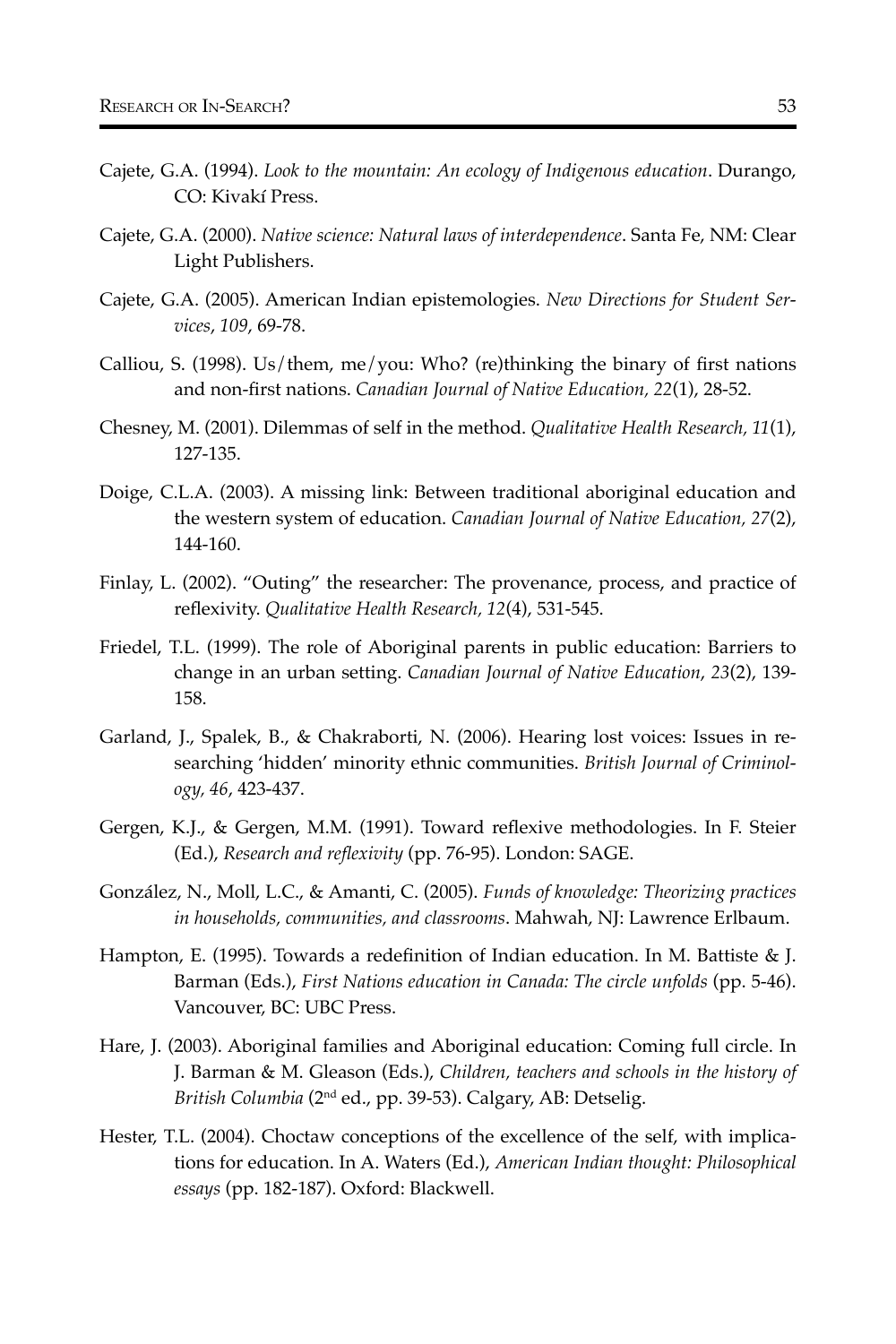- Hodge, P., & Lester, J. (2006). Indigenous research: Whose priority? Journeys and possibilities of cross-cultural research in geography. *Geographical Research*, *44*(1), 41-51.
- Johnson, N.B. (1984). Sex, colour, and rites of passage in ethnographic research. *Human Organization*, *43*(2), 108-120.
- Jojola, T. (2004). Notes on identity, time, space, and place. In A. Waters (Ed.), *American Indian thought: Philosophical essays* (pp. 87-96). Oxford, UK: Blackwell.
- Kenny, C. (2000). A sense of place: Aboriginal research as ritual practice. In R. Neil (Ed.), *Voice of the drum: Indigenous education and culture* (pp. 139-150). Brandon, MB: Kingfisher Publications.
- Kenny, C. (2004, October). *A holistic framework for Aboriginal policy research*. Ottawa, ON: Status of Women in Canada. Retrieved October 9, 2008, from http:// www.swc-cfc.gc.ca/pubs/pubspr/0662379594/index\_e.html
- Kirkness, V.J. (1998). Our peoples' education: Cut the shackles; cut the crap; cut the mustard. *Canadian Journal of Native Education*, *22*(1), 10-15.
- Kowalsky, L.O., Thurston, W.E. Verhoef, M.J., & Rutherford, G.E. (1996). Guidelines for entry into an Aboriginal community. *The Canadian Journal of Native Studies 16*(2), 267-282.
- Ladkin, D. (2005). The enigma of subjectivity. *Action Research, 3*(1), 108-126.
- Langhout, R.D. (2006). Where am I? Locating myself and its implications for collaborative research. *American Journal of Community Psychology, 37*, 267-274.
- Lawrence-Lightfoot, S. (2003). *The essential conversation: What parents and teachers can learn from each other.* New York: Random House.
- López, G.R., & Vázquez, V.A. (2005, April). *Parental involvement in Latina/o-impacted schools in the Midwest: Effective school leadership for a changing context*. Paper presented at the annual meeting of the American Educational Research Association, Montréal, QC.
- Luce-Kapler, R. (2003). Melopoeia: Syncope, interruption and writing. *Educational Insights, 8*(2). Retrieved December 10, 2005 from http://www.ccfi.educ.ubc. ca/ publication/insights/v08n02/contextualexplorations/voices/lucekapler.html
- Martin, R.M. (1994). *The philosopher's dictionary* (2nd ed.). Peterborough, ON: Broadview Press.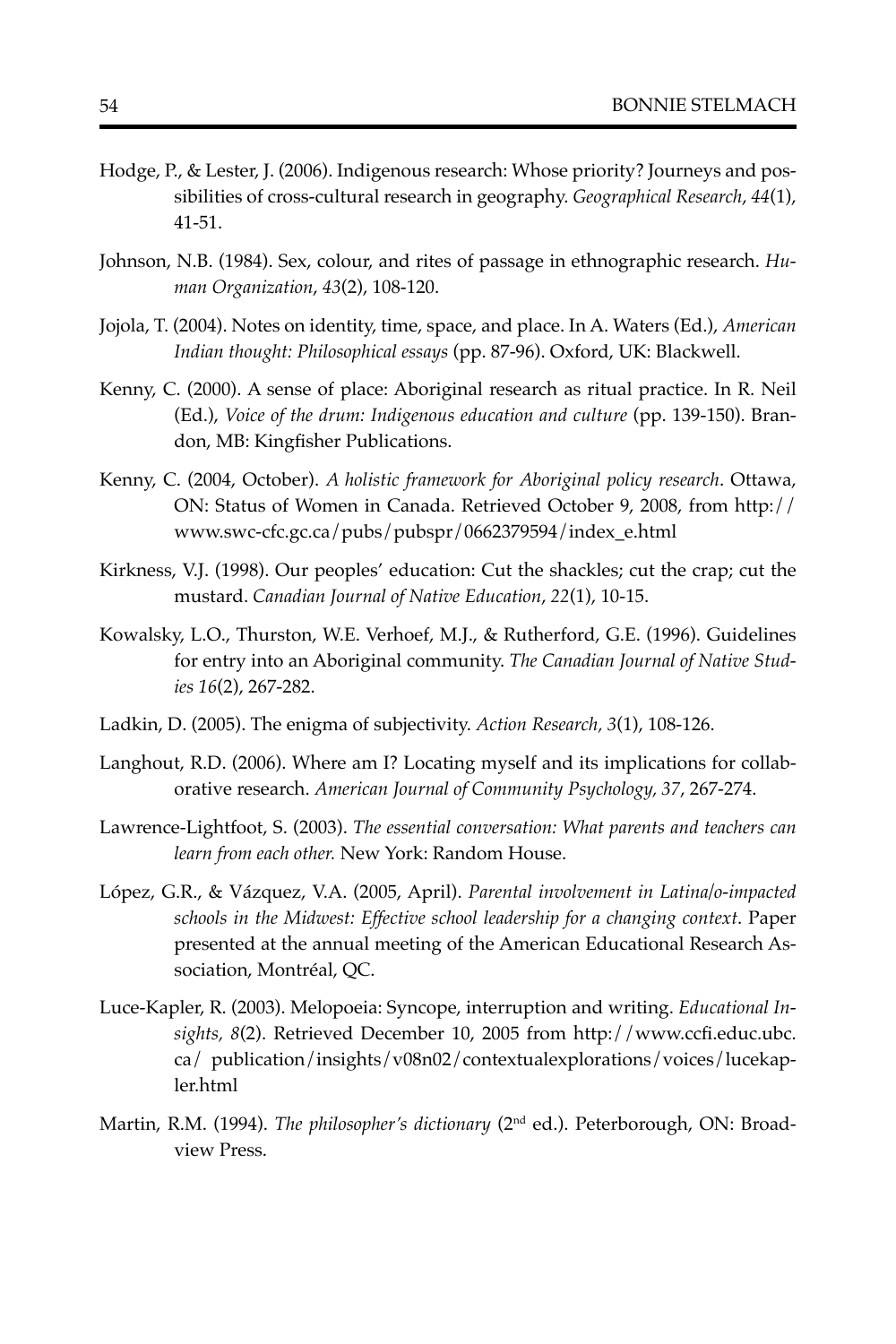- Menzies, C.R. (2001). Reflections on research with, for, and among Indigenous peoples. *Canadian Journal of Native Education, 25*(1), 19-36.
- Menzies, C.R. (2004). Putting words into action: Negotiating collaborative research in Gitxaala. *Canadian Journal of Native Education, 28*(1/2), 15-32.
- Middleton, D. R. (2003). *The challenge of human diversity: Mirrors, bridges, and chasms* (2nd ed.). Prospect Heights, IL: Waveland Press.
- Ortega y Gasset, J. (1957). *Man and people*. New York: Norton.
- Park, S., & Lahman, M.K.E. (2003). Bridging perspectives of parents, teachers and coresearchers: Methodological reflections on cross-cultural research. *Reflective Practice, 4*(3), 375-383.
- Pushor, D., & Murphy, B. (2004). Parent marginalization; marginalized parents: Creating a place for parents on the school landscape. *Alberta Journal of Educational Research*, *50*(3), 221-235.
- Pushor, D., & Ruitenberg, C. (2005). Challenging assumptions: A starting place for engaging parents. *Principals Online 1*(1), 42-46.
- Steier, F. (1991). Introduction: Research as self-reflexivity, self-reflexivity as social process. In F. Steier (Ed.), *Research and reflexivity* (pp. 1-11). London: SAGE.
- Stelmach, B.L. (2006). *The parents' role in school improvement: Secondary school parent and student perspectives.* Unpublished doctoral dissertation, University of Alberta, Edmonton, Canada.
- Stewart-Harawira, M. (2005). *The new imperial order: Indigenous responses to globalization*. London: Zed Books.
- Verhoff, J., & DiStefano, A. (2002). Introduction. *American Behavioural Scientist, 45*(8), 1188-1196.
- Vizenor, G., & Lee, A.R. (1999). *Postindian conversations*. Lincoln, NE: University of Nebraska Press.
- Wilson, E., & Napoleon, V. (1998). *We are all red: Developing a sense of strength and competence for First Nations children – Part 2.* Prince Rupert, BC: First Nations Education Services.
- Zammito, J.H. (2004). *A nice derangement of epistemes: Post-positivism in the study of science from Quine to Latour*. Chicago: University of Chicago Press.
- Zwicky, J. (1992). *Lyric philosophy*. Toronto, ON: University of Toronto Press.